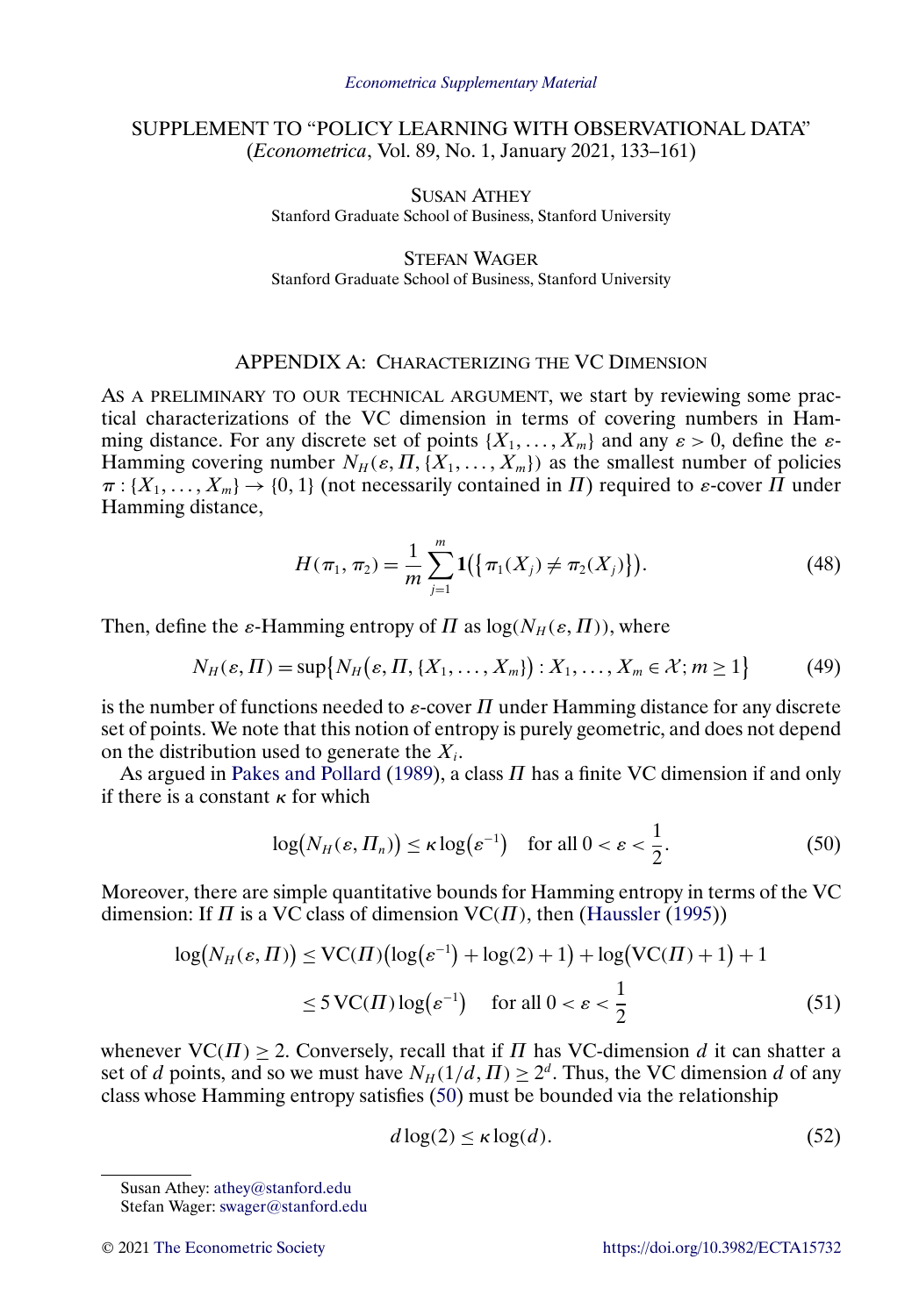<span id="page-1-0"></span>Whenever we invoke Assumption 3 in our proof, we actually work in terms of the covering number bound [\(51\)](#page-0-0) and assume that  $VC(\Pi) \ge 2$  (the case with  $VC(\pi) = 1$ , corresponding to nonpersonalized decision rules, is trivial).

#### APPENDIX B: ADDITIONAL SIMULATION EXPERIMENTS

We complement our experiments from Section 5 with another simulation example where, now, the treatment dose  $W_i \in \mathbb{R}$  is continuous. As discussed in Section 2.1, we consider policies that infinitesimally nudge the treatment dose  $W_i$  for select samples; the value  $V(\pi)$  of a policy  $\pi$  is then

$$
\pi: \mathcal{X} \to \{0, 1\}, \qquad V(\pi) = \mathbb{E}\bigg[\pi(X_i) \bigg(\bigg[\frac{d}{d\nu}Y_i(W_i + \nu)\bigg]_{\nu=0} - C\bigg)\bigg],\tag{53}
$$

where C is a cost of treatment. We assume  $W_k$  to be exogenous. As always, we learn our policy  $\hat{\pi}$  via  $\hat{\pi} = \text{argmax}\{\frac{1}{n}\sum_{i=1}^{n}(2\pi(X_i)-1)(\hat{\Gamma}_i-C) : \pi \in \Pi\}$ , and the  $\hat{\Gamma}_i$  are appropriate cross-fit doubly robust scores (15),

$$
\widehat{\Gamma}_{i} = \left[\frac{d}{dw}\widehat{m}^{(-i)}(X_{i}, w)\right]_{w = W_{i}} \n- \frac{d}{dw} \left[\log(\widehat{f}^{(-i)}(w|X_{i}))\right]_{w = W_{i}} (Y_{i} - \widehat{m}^{(-i)}(X_{i}, W_{i})),
$$
\n(54)

where  $f(\cdot|x)$  denotes the conditional density of  $W_i$  given  $X_i = x$ , and  $m(x, w) = \mathbb{E}[Y_i|X_i =$  $x, W_i = w$ .

Unlike in our previous examples, the nonparametric regression problems underlying (54) have not received much attention in the statistical learning literature. First, (54) requires estimating derivatives of conditional response-functions; but many popular machine learning methods, such as random forests or boosted trees, do not have differentiable predictive surfaces. Second, the problem of estimating a conditional density function  $f(\cdot|x)$  presents its own numerical challenges.

Here, we approach the problem as follows. In order to make sure that the derivatives of  $\hat{m}(\cdot)$  and  $\hat{f}(\cdot)$  are good estimates of  $m(\cdot)$  and  $f(\cdot)$ , respectively, we use penalized series estimators throughout. We fit  $\hat{m}(X_i, W_i)$  by penalized regression on third-order Hermite polynomials in  $(X_i, W_i)$ . Meanwhile, we fit the conditional density function  $f(\cdot | X_i)$  by adapting Lindsey's method, a technique for estimating distribution functions using software for generalized linear modeling [\(Efron and Tibshirani](#page-17-0) [\(1996\)](#page-17-0), [Lindsey](#page-17-0) [\(1974\)](#page-17-0)). In the case without covariates, Lindsey's method involves first discretizing the support of  $W_i$ into a union of nonoverlapping equal-length intervals and, as with a histogram, counting the number of samples  $W_i$  that fall within each interval. Then these histogram counts are fit via Poisson regression using a series expansion of  $W_i$ . As shown in [Efron](#page-17-0) [\(2011\)](#page-17-0), the log-derivative of the estimated density function is well behaved as an estimate of the log-derivative of the true density. Now, in the case with covariates, we again discretize the support of  $W_i$  into K nonoverlapping intervals. However, instead of making a histogram, we now duplicate each sample K times: For each sample  $i = 1, \ldots, n$  and interval  $k = 1, \dots, K$  we create a datapoint  $(X_i, w_k, L_{ik})$ , where  $w_k$  is the mid-point of the kth interval and  $L_{ik}$  is an indicator for whether the  $W_i$  is in the kth interval. Finally, we fit this model by penalized logistic regression on full interactions between third-order Hermite polynomials in  $X_i$  and an appropriate basis expansion  $b(w)$  in w discussed further below.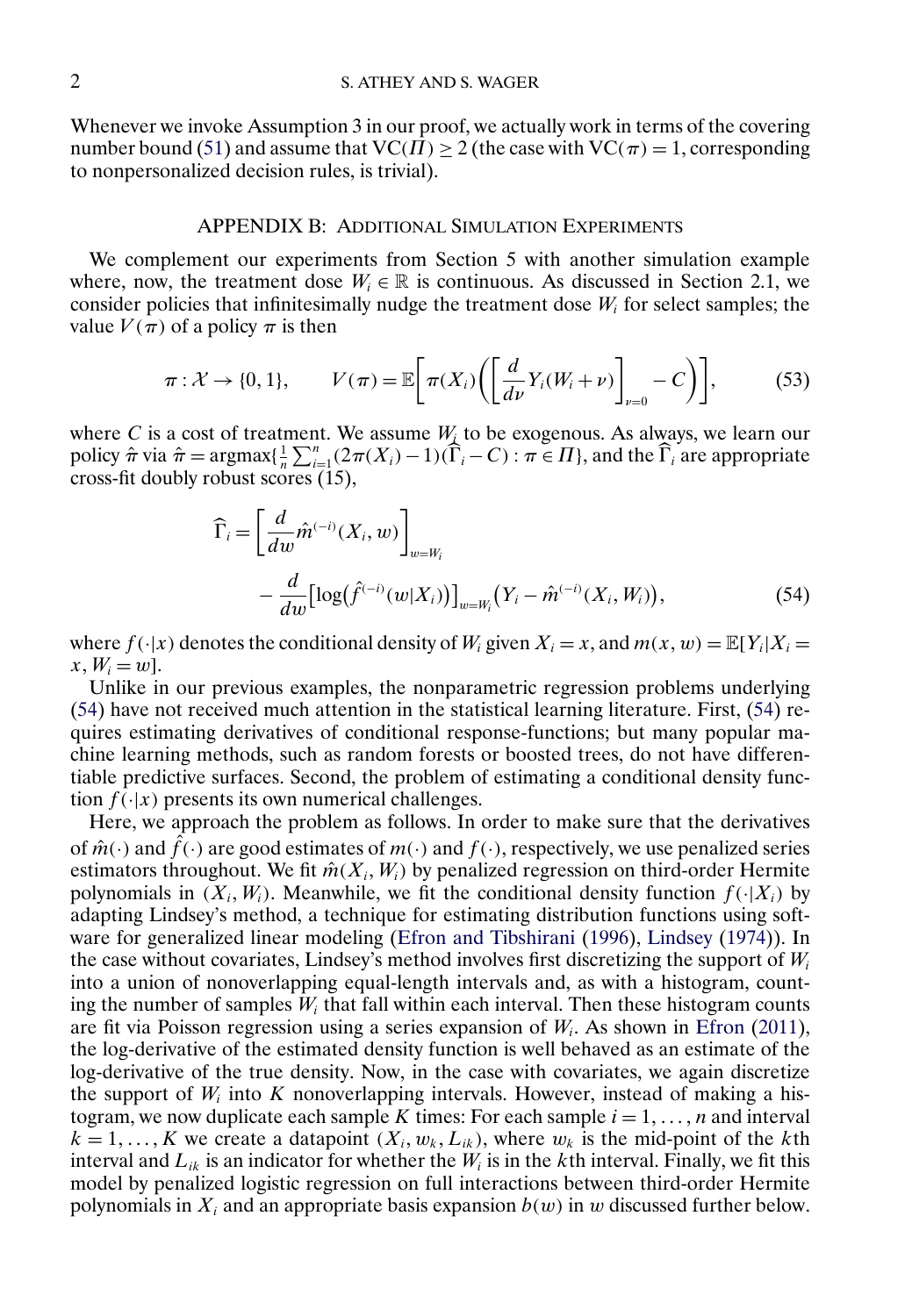<span id="page-2-0"></span>In all cases, we fit penalized regression via glmnet [\(Friedman, Hastie, and Tibshirani](#page-17-0) [\(2010\)](#page-17-0)), with the amount of penalization tuned via cross-validation.

We consider the following simulation designs, loosely motivated by a probit choice model in a pricing application (i.e., where  $W_i$  acts as a price and  $Y_i$  is a choice to purchase). In all cases, we generate independent samples as below, with  $p = 6$ :

$$
X_i \sim \mathcal{N}(0, \mathcal{I}_{p \times p}), \qquad U_i = 5/(1 + 3e^{-(X_{i1} + X_{i2})}) - 0.5,
$$
  
\n
$$
W_i | X_i \sim \mathcal{L}_w(X_i), \qquad Y_i | U_i, W_i \sim \text{Bernoulli}(\Phi(W_i - U_i)),
$$
\n(55)

where  $\Phi(\cdot)$  is the standard Gaussian cumulative distribution function. We consider two choices for the conditional distribution  $\mathcal{L}_w$  of  $W_i$  conditionally on  $X_i$ :

Gaussian: 
$$
W_i = 3/(1 + 3e^{-(X_{i1} + X_{i3})}) + \varepsilon_i
$$
,  $\varepsilon_i | X_i \sim \mathcal{N}(0, 1)$ , and (56)

Non-Gaussian: 
$$
W_i = 3/(1 + 3e^{-(X_{i1} + X_{i3} + \eta_i)}) + \varepsilon_i
$$
,  $(\varepsilon_i, \eta_i)|X_i \sim \mathcal{N}(0, \mathcal{I}_{2 \times 2})$ . (57)

In principle, the Gaussian case appears substantially easier than the non-Gaussian case, because the logistic regression problem underlying Lindsey's method as above is well specified with a quadratic expansion in w, that is,  $b(w) = (1ww^2)$ . In the non-Gaussian case, no similar simplifications apply. In our experiments, we in fact set  $b(w)$  to be the quadratic expansion in the Gaussian case; in the non-Gaussian case, we set  $b(w)$  to a fifth-order natural spline basis.

Before evaluating the accuracy of policy learning in this setting, we present some performance diagnostics on the associated doubly robust average derivative estimator  $\hat{\theta}_{DR} = \sum_{i=1}^{n} \hat{\Gamma}_i/n$  as, despite attracting a fair amount of interest in the literature on asymptotic estimation (including [Chernozhukov, Escanciano, Ichimura, Newey, and Robins](#page-17-0) [\(2016\)](#page-17-0), [Chernozhukov, Newey, and Robins](#page-17-0) [\(2018\)](#page-17-0), [Hirshberg and Wager](#page-17-0) [\(2018\)](#page-17-0)), we are not aware of existing Monte Carlo evaluations of this estimator in the literature.1 We report bias and root-mean squared error for the doubly robust estimator  $\hat{\theta}_{DR}$ , the pure regression estimator  $\hat{\theta}_{reg} = \sum_{i=1}^{n} d/dw \hat{m}^{(-i)}(X_i, W_i)/n$ , and the pure weighting estimator  $\hat{\theta}_{\text{weight}} = \sum_{i=1}^{n} d/dw \log \hat{f}^{(-i)}(X_i, W_i) Y_i/n$ . We also report mean-squared standardized error  $S = \mathbb{E}[(\hat{\theta}_{DR} - \theta)^2/\hat{\sigma}^2]^{1/2}$  with  $\hat{\sigma}^2 = \sum_{i=1}^n \hat{\Gamma}_i/(n(n-1))$  which, under the conditions of Assumption 2, should converge as  $\lim_{n\to\infty} S = 1$ .

Table [III](#page-3-0) shows results for both average derivative estimation as described above, and for policy learning with doubly robust scores. For policy learning, we use a cost of treatment parameter  $C = 0.2$ . First, encouragingly, we see that the doubly robust estimator of the average derivative,  $\hat{\theta}_{DR}$ , converges with sample size *n*, and that the value of our learned policies improves with  $n$ . Furthermore, we see that the doubly robust estimator outperforms the pure regression adjustment and weighting estimators here. However, even the doubly-robust estimator is still bias-dominated here, and the root-mean squared standardized error S is much bigger than 1 in all considered settings—especially the challenging ones with a non-Gaussian distribution of  $W_i|X_i$ . This suggests that the simulation problem considered here is a difficult nonparametric problem where semiparametric efficiency asymptotics kick in slowly at best. It is plausible that a more carefully tailored

<sup>1</sup>The closest experiments we are aware from are from [Graham and Pinto](#page-17-0) [\(2018\)](#page-17-0) and [Hirshberg and Wager](#page-17-0) [\(2018\)](#page-17-0), who report results results for doubly robust estimation in a closely related (but more restricted) model with a conditionally linear specification  $\mathbb{E}[Y_i|X_i = x, W_i = w] = m(x) + w\tau(x)$ .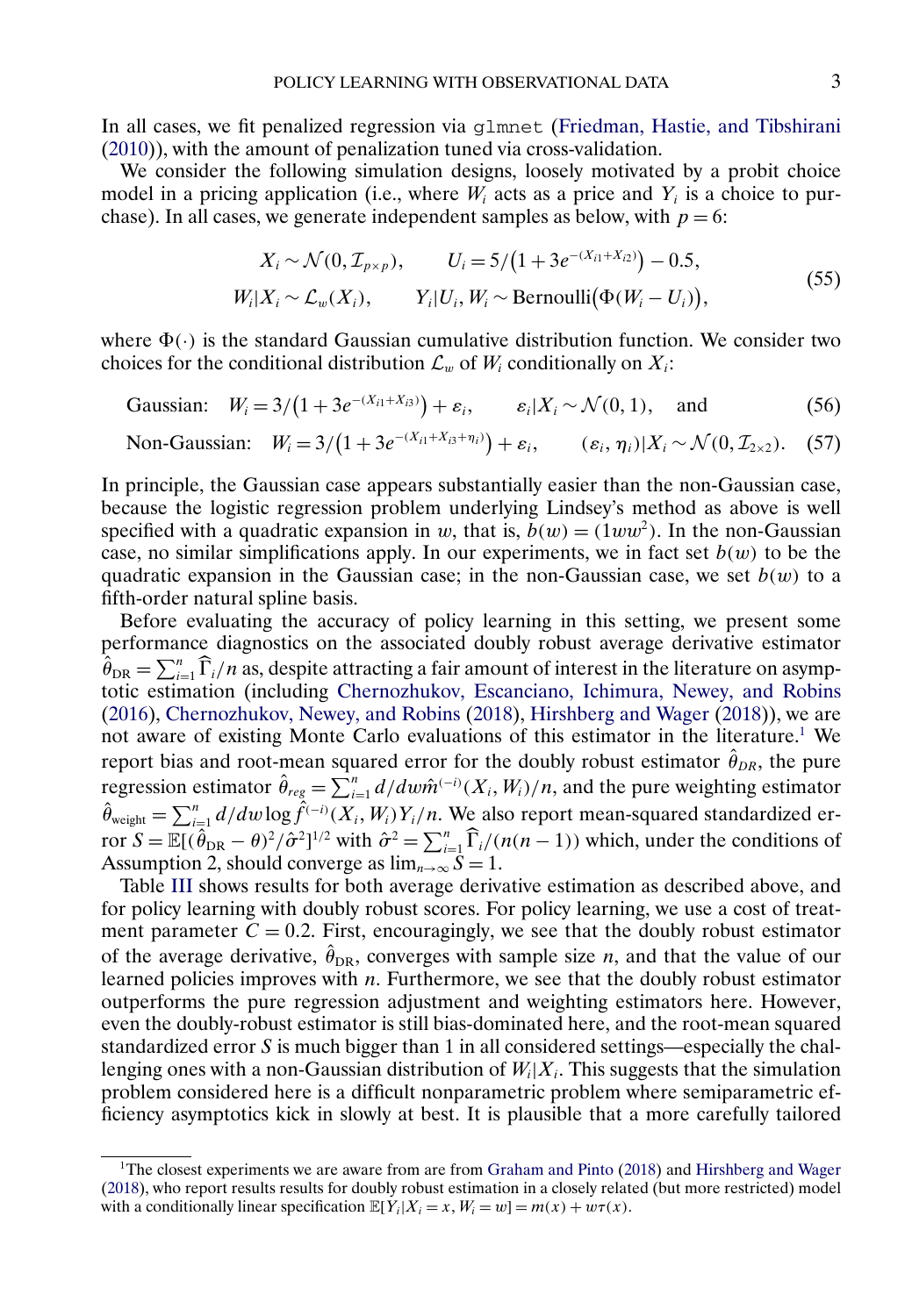#### <span id="page-3-0"></span>4 S. ATHEY AND S. WAGER

#### TABLE III

SIMULATION RESULTS IN THE SETTING [\(55\)](#page-2-0), WITH CONDITIONAL DISTRIBUTION OF  $W_i|X_i$  as in [\(56\)](#page-2-0) (Setup 1) AND [\(57\)](#page-2-0) (SETUP 2). WE REPORT BIAS AND ROOT-MEAN SQUARED ERROR FOR THE AVERAGE DERIVATE θ BASED ON THE REGRESSION ESTIMATOR  $\hat{\theta}_{reg}$ , the Weighted Estimator  $\hat{\theta}_{weighted}$ , and the Doubly ROBUST ESTIMATOR  $\hat{\theta}_{DR}$ . The ROOT Mean-Squared Standardized Error S Captures the ASYMPTOTIC BEHAVIOR OF STANDARD GAUSSIAN CONFIDENCE INTERVALS FOR  $\theta$  BASED ON  $\hat{\theta}_{DR}$ . FINALLY, THE LAST COLUMN REPORTS POLICY VALUE OBTAINED BY LEARNING WITH DOUBLY ROBUST SCORES OVER THE CLASS  $\Pi$  of Depth-2 Trees

|         |        | Regression  |             | Weighted    |             | Doubly Robust |             |      |              |
|---------|--------|-------------|-------------|-------------|-------------|---------------|-------------|------|--------------|
|         | n      | <b>Bias</b> | <b>RMSE</b> | <b>Bias</b> | <b>RMSE</b> | <b>Bias</b>   | <b>RMSE</b> | S    | Policy Value |
| Setup 1 | 600    | $-0.056$    | 0.058       | $-0.132$    | 0.133       | $-0.035$      | 0.037       | 4.59 | 0.014        |
|         | 1800   | $-0.035$    | 0.036       | $-0.095$    | 0.096       | $-0.017$      | 0.019       | 2.97 | 0.024        |
|         | 5400   | $-0.022$    | 0.022       | $-0.081$    | 0.081       | $-0.010$      | 0.010       | 2.60 | 0.028        |
|         | 16,200 | $-0.012$    | 0.013       | $-0.073$    | 0.073       | $-0.006$      | 0.006       | 2.54 | 0.029        |
| Setup 2 | 600    | $-0.069$    | 0.072       | $-0.062$    | 0.063       | $-0.049$      | 0.050       | 8.01 | 0.018        |
|         | 1800   | $-0.040$    | 0.041       | $-0.052$    | 0.053       | $-0.026$      | 0.027       | 6.26 | 0.033        |
|         | 5400   | $-0.023$    | 0.024       | $-0.053$    | 0.054       | $-0.014$      | 0.014       | 5.17 | 0.035        |
|         | 16,200 | $-0.015$    | 0.015       | $-0.056$    | 0.056       | $-0.009$      | 0.009       | 5.25 | 0.037        |

estimator of the weighting function  $d/dw \log f(x, w)$  following the lines of, for example, [Chernozhukov, Newey, and Robins](#page-17-0) [\(2018\)](#page-17-0) or [Hirshberg and Wager](#page-17-0) [\(2018\)](#page-17-0) could improve performance here.

### APPENDIX C: PROOFS

## C.1. *Proof of Lemma 2*

Our proof of this result follows the outline of the classical chaining argument of [Dudley](#page-17-0) [\(1967\)](#page-17-0), whereby we construct a sequence of approximating sets of increasing precision for  $A_n(\pi)$  with  $\pi \in \Pi_n^{\lambda}$ , and then use finite sample concentration inequalities to establish the behavior of  $\widetilde{A}_n(\pi)$  over this approximation set. The improvements in our results relative to existing bounds described in the body of the text come from a careful construction of approximating sets targeted to the problem of doubly robust policy evaluation—for example, our use of chaining with respect to the random distance measure defined in (58)—and the use of sharp concentration inequalities.

Given these preliminaries, we start by defining the conditional 2-norm distance between two policies  $\pi_1$ ,  $\pi_2$  as

$$
D_n^2(\pi_1, \pi_2) = \sum_{i=1}^n \Gamma_i^2(\pi_1(X_i) - \pi_2(X_i))^2 / \sum_{i=1}^n \Gamma_i^2,
$$
 (58)

and let  $N_{D_n}(\varepsilon, \Pi_n^{\lambda}, \{X_i, \Gamma_i\})$  be the *ε*-covering number in this distance. To bound  $N_{D_n}$ , imagine creating another sample  $\{X_i'\}_{i=1}^m$ , with  $X_i'$  contained in the support of  $\{X_i\}_{i=1}^n$ , such that

$$
\left| \left| \left\{ j\in 1,\ldots,m : X_j'=X_i \right\} \right| - m\Gamma_i^2 \bigg/ \sum_{j=1}^n \Gamma_j^2 \right| \leq 1.
$$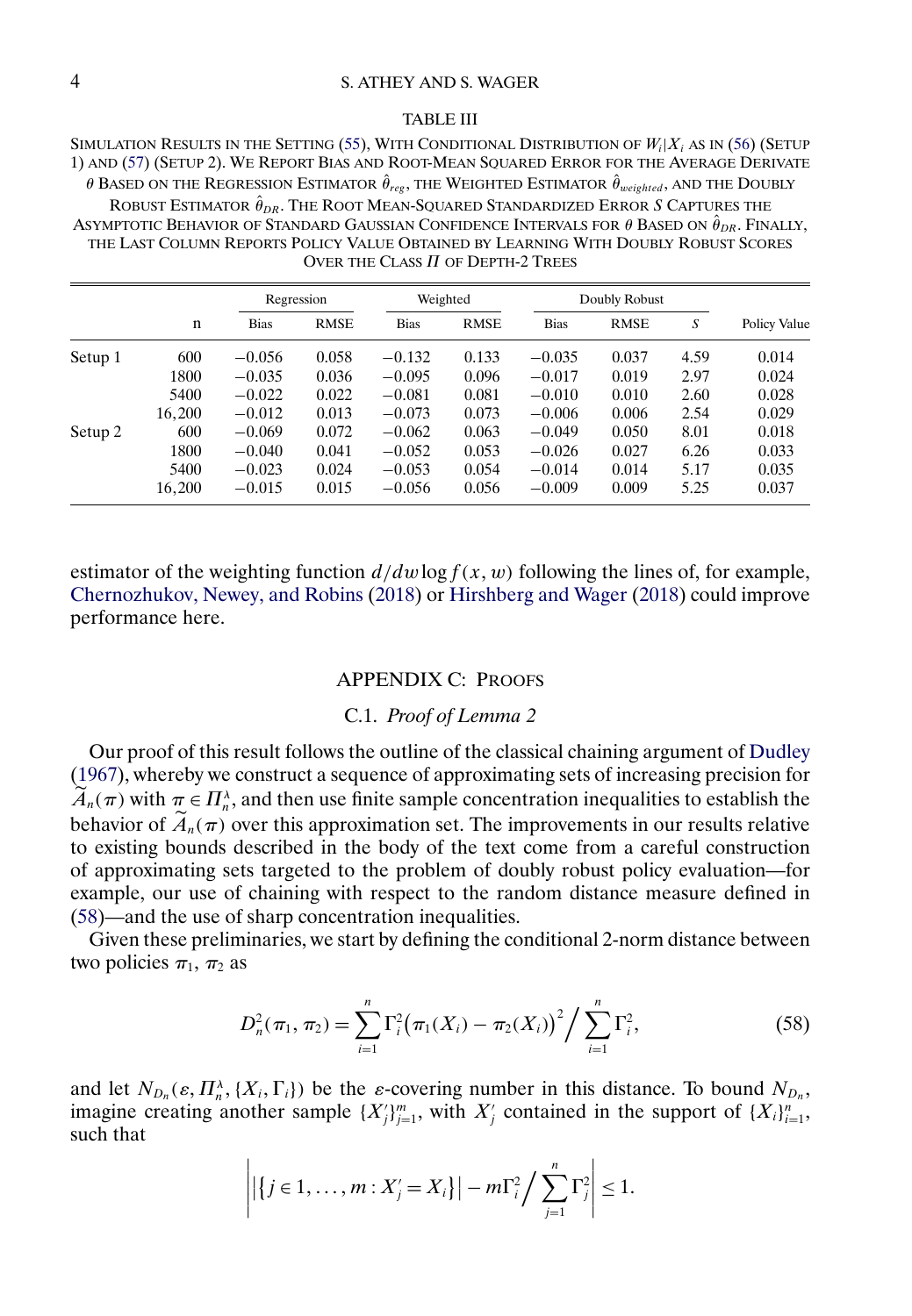<span id="page-4-0"></span>We immediately see that, for any two policies  $\pi_1$  and  $\pi_2$ ,

$$
\frac{1}{m}\sum_{j=1}^m 1(\{\pi_1(X'_j)\neq \pi_2(X'_j)\})=D_n^2(\pi_1,\pi_2)+\mathcal{O}\left(\frac{1}{m}\right).
$$

Moreover, recall that the Hamming covering number  $N_H$  as used in [\(50\)](#page-0-0) does not depend on sample size, so we can without reservations make  $m$  arbitrarily large, and conclude that

$$
N_{D_n}(\varepsilon, \Pi_n, \{X_i, \Gamma_i\}) \le N_H(\varepsilon^2, \Pi_n). \tag{59}
$$

In other words, we have found that we can bound the  $D_n$ -entropy of  $\Pi_n$  with respect to its distribution-independent Hamming entropy, which is controlled via Assumption 3.

Our proof strategy involves a chaining argument with respect to  $D_n$ . The lemma below describes the chaining that we use in our argument; we defer the proof of Lemma 6 to the end of this section.

LEMMA 6: *For any*  $J \ge 1$ , *there exists a chain of approximators*  $\Psi_j : \Pi_n^{\lambda} \to \Pi_n^{\lambda}$  *for*  $j =$  $1, \ldots, J$ , such that the following properties hold for all values of  $j = 1, \ldots, J$  (we use the *notational shorthand*  $\Psi_{J+1}(\pi) = \pi$ ):

- *The approximation is accurate, that is,*  $D_n(\Psi_j(\pi), \Psi_{j+1}(\pi)) \leq 2^{-j}$  *for all*  $\pi \in \Pi_n^{\lambda}$ ;
- *There is no branching, such that*  $\Psi_j(\pi) = \Psi_j(\Psi_{j+1}(\pi))$  *for all*  $\pi \in \Pi_n^{\lambda}$ *; and*
- *The set*  $\Pi_n^{\lambda}(j) := {\Psi_j(\pi) : \pi \in \Pi_n^{\lambda}}$  *of jth order approximating policies has cardinality* at most  $\overline{N}_{D_n}(2^{-(j+1)},\overline{\Pi}_n,\{X_i,\Gamma_i\}).$

We now move to our main task, that is, bounding the Rademacher complexity  $\mathbb{E}[\mathcal{R}_n(\Pi_n^{\lambda})]$ . In order to do so, we use a two-step strategy. We first prove the following weaker result below, with a bound that depends only on the worst-case variance  $S_n$  rather than the slice-adapted variance  $S_n^{\lambda} \leq S_n$ . We then use this bound to sharpen our argument and prove the desired bound (26).

LEMMA 7: *Under the conditions of Lemma* 2 *and for any* λ,

$$
\limsup_{n\to\infty} \mathbb{E}\big[\mathcal{R}_n(\Pi_n^{\lambda})\big]\bigg/\sqrt{\frac{S_n\,\mathrm{VC}(\Pi_n)}{n}}\leq 52.\tag{60}
$$

PROOF: To start, it is helpful to decompose the random variable into several parts using the chaining established in Lemma 6. In doing so, the following thresholds play a key role:

$$
J_0 := 1
$$
,  $J(n) := \lfloor \log_2(n)(3 - 2\beta)/8 \rfloor$ , and  $J_+(n) := \lfloor \log_2(n)(1 - \beta) \rfloor$ . (61)

We then apply Lemma 6 to create a chain with  $J = J_{+}(n)$  terms and note that

$$
\frac{1}{n}\sum_{i=1}^{n}\xi_{i}\Gamma_{i}(2\pi(X_{i})-1)
$$
\n
$$
=\frac{1}{n}\sum_{i=1}^{n}\xi_{i}\Gamma_{i}(2\Psi_{J_{0}}(\pi)(X_{i})-1)
$$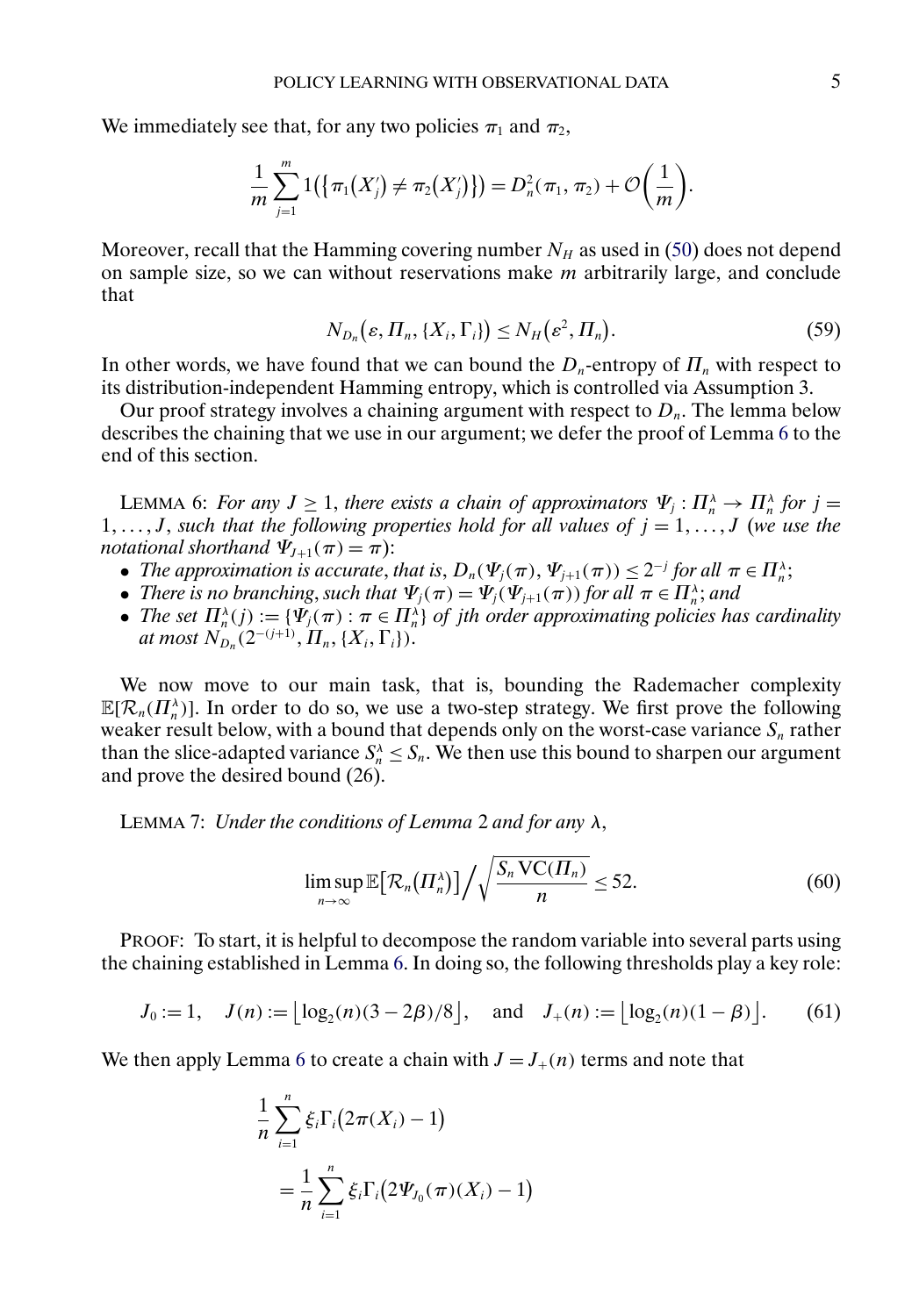<span id="page-5-0"></span>+ 
$$
\sum_{j=J_0+1}^{J(n)} \frac{2}{n} \sum_{i=1}^n \xi_i \Gamma_i (\Psi_j(\pi)(X_i) - \Psi_{j-1}(\pi)(X_i))
$$
  
+ 
$$
\sum_{j=J(n)+1}^{J_+(n)} \frac{2}{n} \sum_{i=1}^n \xi_i \Gamma_i (\Psi_j(\pi)(X_i) - \Psi_{j-1}(\pi)(X_i))
$$
  
+ 
$$
\frac{2}{n} \sum_{i=1}^n \xi_i \Gamma_i (\pi(X_i) - \Psi_{J_+(n)}(\pi)(X_i)),
$$
(62)

for any  $\pi \in \Pi_n^{\lambda}$ . Note that, for now, the first threshold  $J_0 = 1$  is trivial; however, once we want to prove the stronger bound (26) instead of [\(60\)](#page-4-0) we will need a more careful choice of  $J_0$ , so we already introduce this flexibility now for notational consistency.

 $J_0$ , so we already introduce this hexibility how for hotational consistency.<br>We now proceed to successively control the  $1/\sqrt{n}$ -scale behavior of all four terms above, uniformly over all  $\pi \in \Pi_n^{\lambda}$ . The result will be that the first term can be characabove, uniformly over all  $\pi \in H_n^{\infty}$ . The result will be that the first term can be characterized directly via Bernstein's inequality; the second term is controlled to  $1/\sqrt{n}$ -scale by chaining; the third term is shown to stochastically vanish at  $1/\sqrt{n}$ -scale by chaining; and chaining; and chaining; the third term is shown to stochastically vanish at  $1/\sqrt{n}$ -scale.

Before embarking on this task, we recall Bernstein's inequality, which will be frequently used throughout the proof:

$$
\mathbb{P}\left[\frac{1}{\sqrt{n}}\left|\sum_{i=1}^{n}U_i\right|\geq t\right]\leq 2\exp\left[\frac{-t^2}{2}\bigg/\left(\frac{1}{n}\sum_{i=1}^{n}\mathbb{E}\left[U_i^2\right]+\frac{Mt}{3\sqrt{n}}\right)\right],\tag{63}
$$

for any independent, mean-zero variables  $U_i$  with  $|U_i| \leq M$ , and any constant  $t > 0$ . To make use of this inequality, it is helpful to restrict ourselves to a study of  $\mathcal{R}_n(\Pi_n^{\lambda})$  on the event

$$
\mathcal{B}_n = \left\{ M_n \le n^{\frac{1-2\beta}{16}} \text{ and } \widehat{\text{Var}} \big[ \big( 2\pi(X_i) - 1 \big) \Gamma_i \big] \ge \frac{s^2}{2} \text{ for all } \pi \in \Pi_n^{\lambda}(J_0) \right\},\tag{64}
$$

where  $M_n = \max_{i=1,\dots,n} {|\Gamma_i|}$  and  $0 < \beta < 1/2$  is the constant from Assumption 3. Recall that, by assumption,  $\Gamma_i$  is sub-Gaussian and Var $[\Gamma_i|X_i] > s^2$ , and so a simple calculation can be used to check that  $\lim_{n\to\infty} \mathbb{P}[\mathcal{B}_n] = 1$  and, furthermore,

$$
\lim_{n\to\infty}\sqrt{n}\big(\mathbb{E}\big[\mathcal{R}_n\big(\Pi_n^{\lambda}\big)\big]-\mathbb{E}\big[\mathcal{R}_n\big(\Pi_n^{\lambda}\big)1(\mathcal{B}_n)\big]\big)=0.\hspace{1cm} (65)
$$

Thus, for the rest of this proof, we will assume that the event  $\mathcal{B}_n$  has occurred when convenient.

*First Term.* Because the chaining created in Lemma [6](#page-4-0) has no branching, we see that

$$
\sup \left\{ \frac{1}{n} \sum_{i=1}^{n} \xi_i \Gamma_i \left( 2 \Psi_{J_0}(\pi) (X_i) - 1 \right) : \pi \in \Pi_n^{\lambda} \right\}
$$
  
= 
$$
\sup \left\{ \frac{1}{n} \sum_{i=1}^{n} \xi_i \Gamma_i \left( 2 \pi (X_i) - 1 \right) : \pi \in \Pi_n^{\lambda}(J_0) \right\}.
$$
 (66)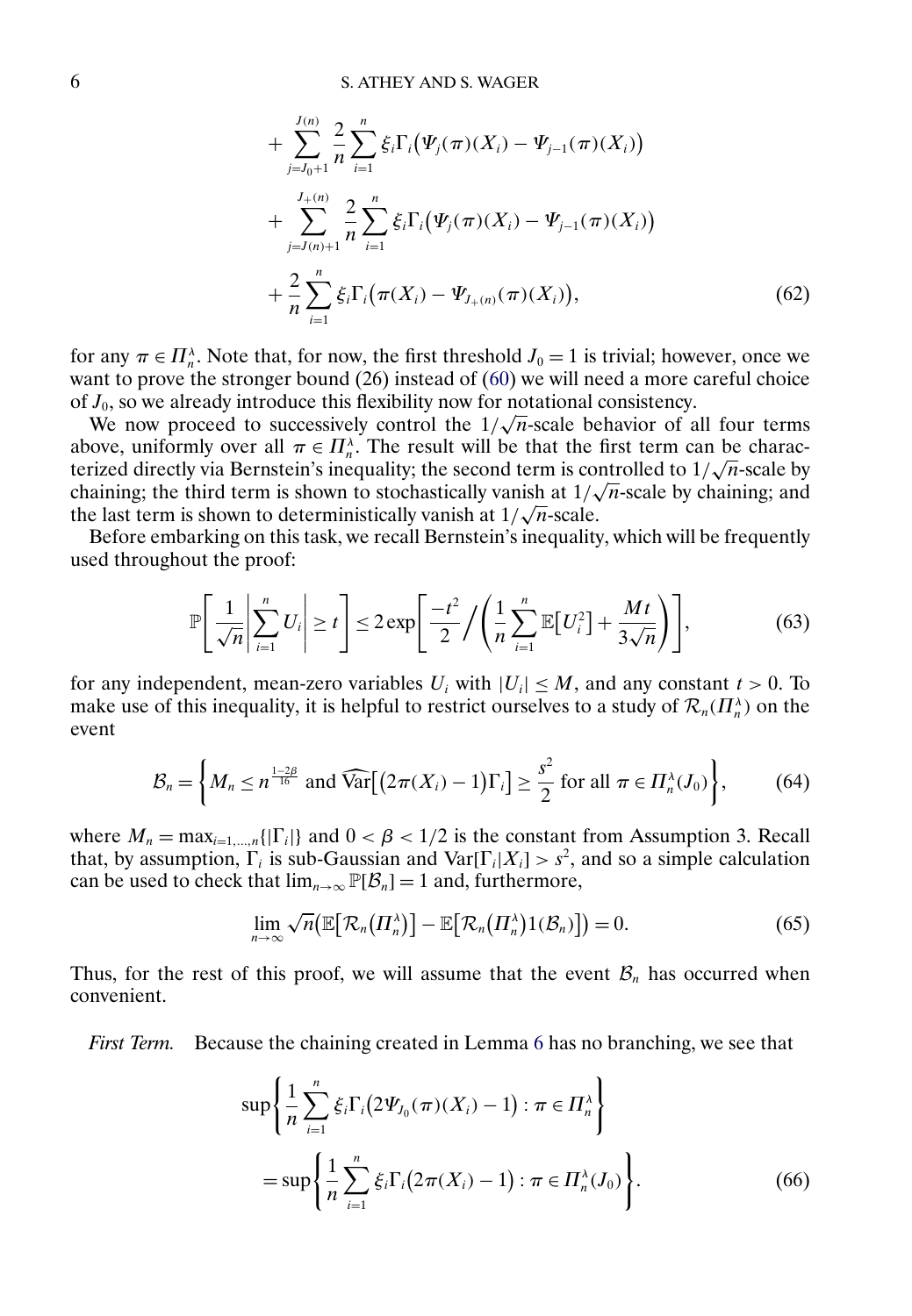<span id="page-6-0"></span>Then, applying a union bound with Bernstein's inequality [\(63\)](#page-5-0) on the event  $B_n$  in [\(64\)](#page-5-0), we see that, for all large enough *n* and all  $t \leq 2\widehat{S}^{0.5}\sqrt{\log(n) + \log(2|\Pi_n^{\lambda}(J_0)|)}$ ,

$$
1(\mathcal{B}_n)\mathbb{P}\bigg[\sqrt{n}\sup\bigg\{\frac{1}{n}\sum_{i=1}^n\xi_i\Gamma_i\big(2\pi(X_i)-1\big):\pi\in\Pi_n^{\lambda}(J_0)\bigg\}\geq t\bigg|\{X_i,\Gamma_i\}\bigg]
$$
  
\n
$$
\leq 2\big|\Pi_n^{\lambda}(J_0)\big|\exp\bigg[-\frac{t^2}{2}/\big(\widehat{S}+tn^{-\frac{7+2\beta}{16}}/3\big)\bigg]
$$
  
\n
$$
\leq 2\big|\Pi_n^{\lambda}(J_0)\big|\exp\bigg[-\frac{t^2}{4\widehat{S}}\bigg],
$$
 (67)

where  $\widehat{S} = \sum_{i=1}^{n} \Gamma_i^2/n$ . Now, to bound expectations, we note the following fact: If a nonnegative random variable satisfies  $X \leq c_k$  with probability  $1 - 2^{-k}$  for all  $k = 1, 2, \ldots$ , then  $\mathbb{E}[X] \le \sum_{k=1}^{\infty} 2^{-k} c_k$ . Thus, applying the above bound for the choice

$$
t_k = 2\widehat{S}^{0.5} \sqrt{\min\{k \log(2), \log(n)\} + \log(2|\Pi_n^{\lambda}(J_0)|)}, \quad k = 1, 2, ..., \lceil \log(n)/\log(2) \rceil
$$

we then find that (the last term corresponds to a loose max  $|\Gamma_i|/n$  when all events fail)

$$
1(\mathcal{B}_{n})\mathbb{E}\left[\sqrt{n}\sup\left\{\frac{1}{n}\sum_{i=1}^{n}\xi_{i}\Gamma_{i}(2\pi(X_{i})-1):\pi\in\Pi_{n}^{\lambda}(J_{0})\right\}\Big| \{X_{i},\Gamma_{i}\}\right]
$$
  
\n
$$
\leq 2\widehat{S}^{0.5}\left(\sqrt{\log|\Pi_{n}^{\lambda}(J_{0})|}+\sum_{k=1}^{\infty}2^{-k}\sqrt{(k+1)\log(2)}\right)+n^{-\frac{7+2\beta}{16}}
$$
  
\n
$$
\leq 2\widehat{S}^{0.5}\left(\sqrt{\log N_{H}(1/16,\Pi_{n})}+1.5\right)+n^{-\frac{7+2\beta}{16}}
$$
  
\n
$$
\leq 2\widehat{S}^{0.5}\left(\sqrt{5\log(16)\text{VC}(\Pi_{n})}+1.5\right)+n^{-\frac{7+2\beta}{16}}
$$
  
\n
$$
\leq 11\sqrt{\widehat{S}\text{VC}(\Pi_{n})}+n^{-\frac{7+2\beta}{16}},
$$
 (68)

where for the third line we used Lemma [6](#page-4-0) and [\(59\)](#page-4-0) whereas for the last line we used Assumption 3 together with [\(51\)](#page-0-0). Finally, noting that

$$
\mathbb{E}[\sqrt{\widehat{S}}] \le \sqrt{S_n} \tag{69}
$$

by concavity of the square-root function, we see that

$$
\limsup_{n\to\infty}\mathbb{E}\Bigg[1(\mathcal{B}_n)\sqrt{\frac{n}{S_n\operatorname{VC}(H_n)}}\sup\Bigg\{\frac{1}{n}\sum_{i=1}^n\xi_i\Gamma_i\big(2\pi(X_i)-1\big):\pi\in\overline{H}_n^{\lambda}(J_0)\Bigg\}\Bigg]\leq 11. \quad (70)
$$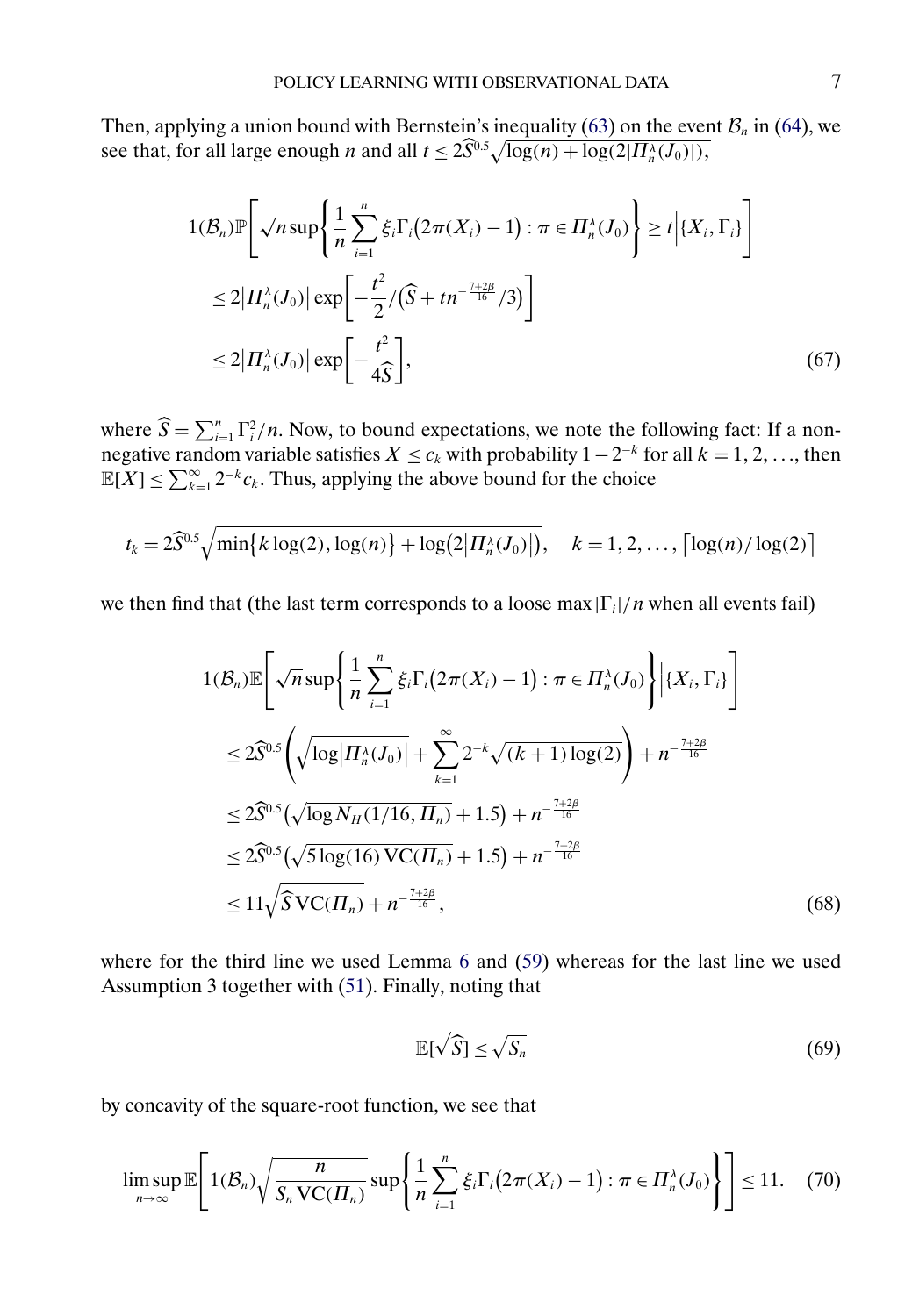<span id="page-7-0"></span>*Second Term.* First, we check that, for any choice of  $\pi \in \Pi_n^{\lambda}$ ,  $j = 1, ..., J$  and  $t > 0$ , we have

$$
\mathbb{P}\Bigg[\Bigg|\frac{1}{\sqrt{n}}\sum_{i=1}^{n}\Gamma_{i}\xi_{i}(\Psi_{j}(\pi)(X_{i})-\Psi_{j+1}(\pi)(X_{i}))\Bigg|\geq t2^{-j}\sqrt{\widehat{S}}|\{X_{i},\Gamma_{i}\}\Bigg]
$$
  

$$
\leq 2\exp\Bigg[\frac{-t^{2}}{2}\bigg(1+\frac{1}{3}\frac{M_{n}t2^{j}}{\sqrt{n\widehat{S}}}\bigg)^{-1}\Bigg],
$$
 (71)

where  $\widehat{S} = \sum_{i=1}^n \Gamma_i^2/n$ ,  $M_n = \max\{|\Gamma_i| : 1 \le i \le n\}$ . This can be verified using Bernstein's inequality [\(63\)](#page-5-0), which establishes that, for any choice of  $t > 0$ ,  $\pi \in \Pi_n^{\lambda}$  and  $j = 1, 2, ..., J$ ,

$$
\mathbb{P}\Bigg[\Bigg|\frac{1}{\sqrt{n}}\sum_{i=1}^{n}\Gamma_{i}\xi_{i}(\Psi_{j}(\pi)(X_{i}) - \Psi_{j+1}(\pi)(X_{i}))\Bigg| \geq t2^{-j}\sqrt{\widehat{S}}|\{X_{i},\Gamma_{i}\}\Bigg]
$$
  
\n
$$
\leq 2\exp\Bigg[\frac{-t^{2}4^{-j}\widehat{S}}{2}\Big/\Bigg(\frac{1}{n}\sum_{i=1}^{n}\Gamma_{i}^{2}1(\{\Psi_{j}(\pi)(X_{i}) \neq \Psi_{j+1}(\pi)(X_{i})\}) + \frac{M_{n}t2^{-j}\sqrt{\widehat{S}}}{3\sqrt{n}}\Bigg)\Bigg]
$$
  
\n
$$
= 2\exp\Bigg[\frac{-t^{2}}{2}4^{-j}\widehat{S}\Big/\Bigg(D_{n}^{2}(\Psi_{j}(\pi),\Psi_{j+1}(\pi))\widehat{S} + \frac{M_{n}t2^{-j}\sqrt{\widehat{S}}}{3\sqrt{n}}\Bigg)\Bigg].
$$

Finally recall that, by Lemma [6,](#page-4-0)  $D_n^2(\Psi_j(\pi), \Psi_{j+1}(\pi)) \leq 4^{-j}$ ; thus

$$
4^{-j}\widehat{S}/\left(D_n^2(\Psi_j(\pi),\Psi_{j+1}(\pi))\widehat{S}+\frac{M_nt2^{-j}\sqrt{\widehat{S}}}{3\sqrt{n}}\right)\geq \left(1+\frac{1}{3}\frac{M_nt2^j}{\sqrt{n}\widehat{S}}\right)^{-1},
$$

and so (71) follows.

Now, or every  $j \ge J_0$  and  $\delta > 1/(2n)$ , define the event

$$
\mathcal{E}_{j,\delta} := \left\{ \sup_{\pi \in \Pi_n^{\lambda}} \left| \frac{1}{\sqrt{n}} \sum_{i=1}^n \Gamma_i \xi_i (\Psi_j(\pi)(X_i) - \Psi_{j+1}(\pi)(X_i)) \right| \ge 2^{-j} t_{j,\delta} \sqrt{\widehat{S}} \right\},\
$$
  

$$
t_{j,\delta} := 2 \sqrt{7(j+2) \operatorname{VC}(\Pi_n) + \log \left( \frac{2j^2}{\delta} \right)}.
$$
 (72)

By (71), we immediately see that

$$
\mathbb{P}\big[\mathcal{E}_{j,\delta}|\{X_i,\Gamma_i\}\big] \le 2\big|\Pi_n^{\lambda}(j+1)\big|\exp\bigg[\frac{-t_{j,\delta}^2}{2}\bigg(1+\frac{1}{3}\frac{M_nt_{j,\delta}2^j}{\sqrt{n\widehat{S}}}\bigg)^{-1}\bigg].\tag{73}
$$

By invoking Assumption 3, Lemma [6](#page-4-0) and [\(59\)](#page-4-0) along with the fact that  $5 \log(4) < 7$ , we see that

$$
\log(|\Pi_n^{\lambda}(j+1)|) \le \log(N_H(4^{-(j+2)}, \Pi_n)) \le 7(j+2) \operatorname{VC}(\Pi_n). \tag{74}
$$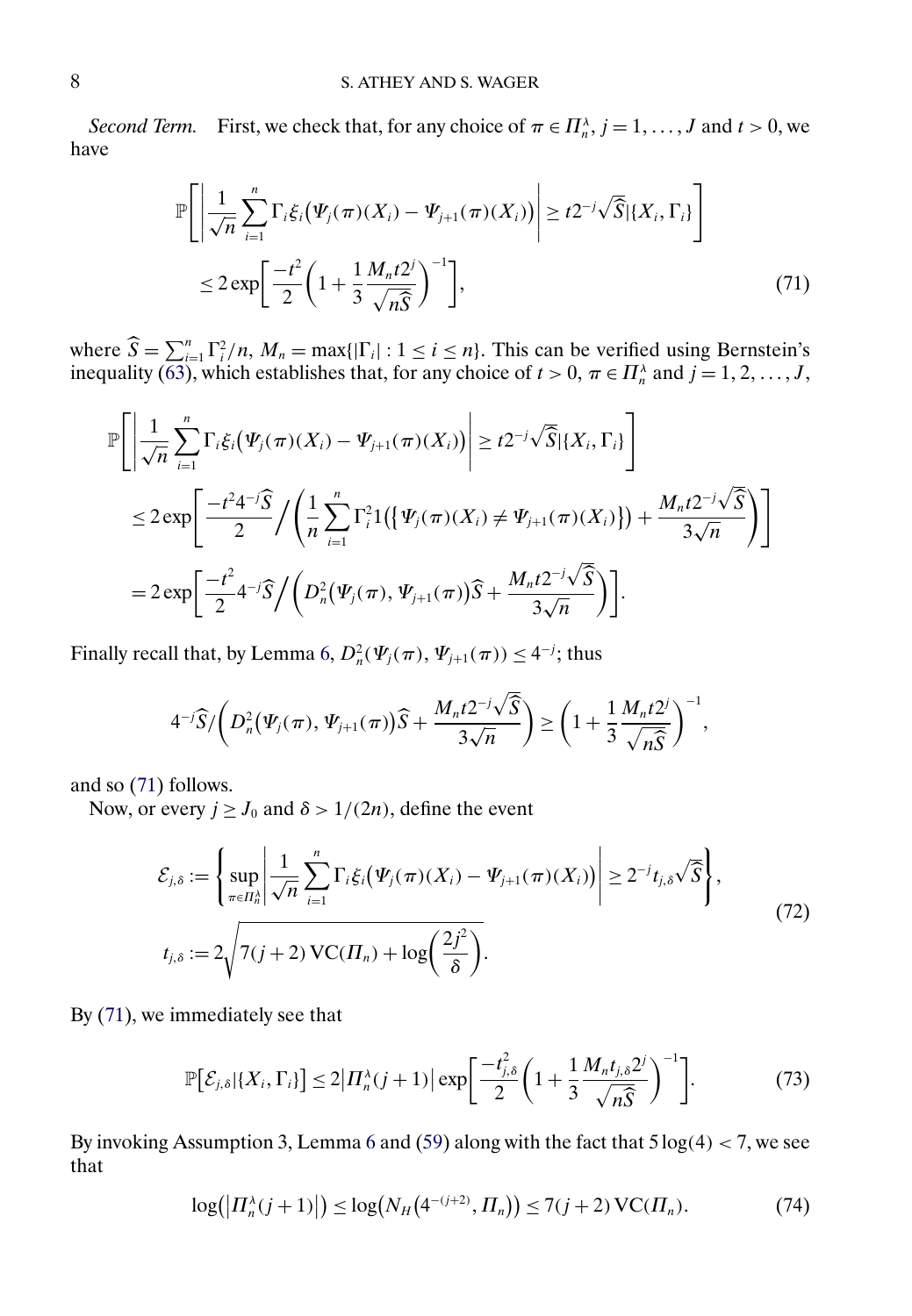Moreover, on the event  $\mathcal{B}_n$  from [\(64\)](#page-5-0) and recalling Assumption 3 along with the definition of  $J(n)$ , we see that

$$
\frac{1}{3} \frac{M_n t_{j,\delta} 2^j}{\sqrt{n\widehat{S}}} \le \frac{2}{3} \frac{n^{\frac{1-2\beta}{16}} \sqrt{7(3(n+2))} \text{VC}(H_n) + \log(2n \cdot 3(n^2))} \sqrt{n s^2 / 2}
$$
\n
$$
= \exp \left[ \log(n) \left( \frac{1-2\beta}{16} + \frac{\beta}{2} + \frac{3-2\beta}{8} - \frac{1}{2} \right) \right] \cdot \text{polylog}(n)
$$
\n
$$
= n^{\frac{2\beta-1}{16}} \cdot \text{polylog}(n) \le 1
$$

for large enough values of *n*, simultaneously for all  $j \leq J(n)$  and  $\delta \geq 1/(2n)$ , because  $\beta$  < 1/2. Thus, for large enough values of *n*, the bound [\(73\)](#page-7-0) simplifies dramatically, and we get

$$
1(\mathcal{B}_n)\mathbb{P}\big[\mathcal{E}_{j,n}|\{X_i,\Gamma_i\}\big]\leq \frac{\delta}{j^2}.\tag{75}
$$

Applying this bound simultaneously to  $j = J_0, \ldots, J(n) - 1$ :

$$
1(\mathcal{B}_n)\mathbb{P}\left[\bigcup_{j=J_0}^{J(n)-1}\mathcal{E}_{j,n}\Big|\{X_i,\Gamma_i\}\right] \leq \sum_{j=J_0}^{J(n)-1}\frac{\delta}{j^2} \leq 2\delta. \tag{76}
$$

Thus, for large enough *n*, we can directly verify that, with probability at least  $1 - 2\delta$ ,

$$
\sqrt{n}1(\mathcal{B}_n) \sup_{\pi \in \Pi_n^{\lambda}} \left| \frac{2}{n} \sum_{i=1}^n \Gamma_i \xi_i \sum_{j=J_0}^{J(n)-1} (\Psi_{j+1}(\pi) - \Psi_j(\pi))(X_i) \right|
$$
  

$$
\leq 4\sqrt{\hat{S}} \sum_{j=J_0}^{J(n)-1} 2^{-j} \sqrt{7(j+2) \operatorname{VC}(II_n) + \log \left( \frac{2j^2}{\delta} \right)}
$$
  

$$
\leq 4\sqrt{\hat{S}} \left( \sqrt{7 \operatorname{VC}(II_n)} \sum_{j=J_0}^{J(n)-1} 2^{-j} \sqrt{j+2} + \sum_{j=J_0}^{J(n)-1} 2^{-j} \sqrt{\log(2j^2)} + 2^{1-J_0} \sqrt{\log(\delta^{-1})} \right).
$$

Moreover, we can check by calculus that, for all  $J_0 \geq 2$ ,

$$
\sum_{j=J_0}^{J(n)-1} 2^{-j} \sqrt{j+2} \le 2^{-J_0} \sum_{j=0}^{\infty} 2^{-j} \left(\sqrt{J_0} + \frac{j+2}{2\sqrt{J_0}}\right) = 2 \times 2^{-J_0} \sqrt{J_0} + 3 \times 2^{-J_0},
$$
  

$$
\sum_{j=J_0}^{J(n)-1} 2^{-j} \sqrt{\log(2j^2)} \le 2^{-J_0} \sum_{j=0}^{\infty} 2^{-j} \left(\sqrt{\log(2J_0^2)} + \frac{2\log(J_0 + j) - 2\log(J_0)}{2\sqrt{\log(2J_0^2)}}\right)
$$
  

$$
\le 2^{-J_0} \sum_{j=0}^{\infty} 2^{-j} \left(\sqrt{\log(2J_0^2)} + \frac{j}{J_0 \sqrt{\log(2J_0^2)}}\right)
$$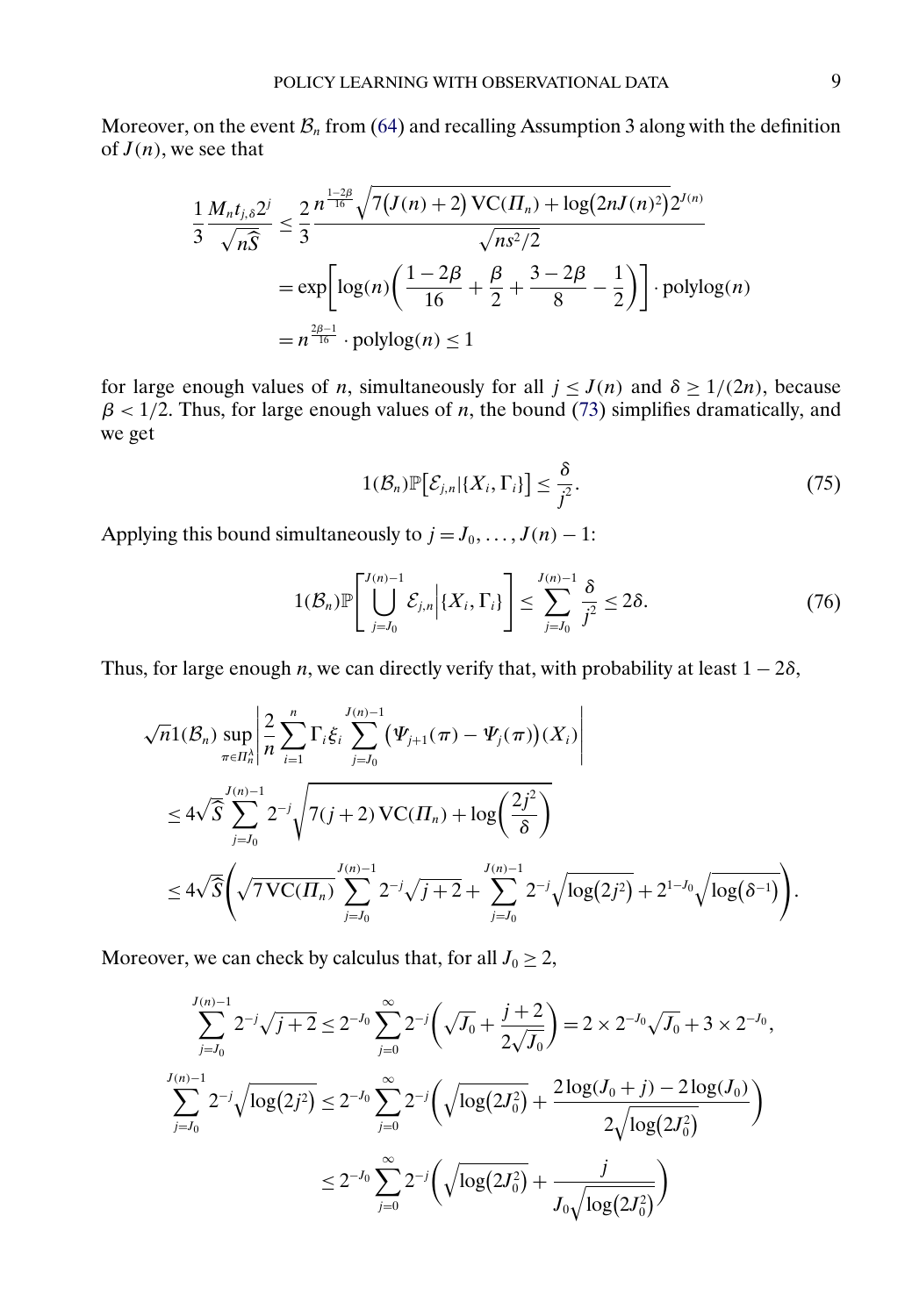$$
=2\times 2^{-J_0}\bigg(\sqrt{\log(2J_0^2)}+\frac{1}{J_0\sqrt{\log(2J_0^2)}}\bigg)
$$
  

$$
\leq 4\times 2^{-J_0}\sqrt{J_0};
$$

<span id="page-9-0"></span>moreover, the same final upper bounds can be verified directly for  $J_0 = 1$ . Thus the above expression can further be bounded by

$$
\cdots \leq 4\sqrt{\widehat{S}}2^{-J_0}\left(\sqrt{7\,\mathrm{VC}(II_n)}(2\sqrt{J_0}+3)+4\sqrt{J_0}+2\sqrt{\log(\delta^{-1})}\right).
$$

Next, we bound expectations as in [\(68\)](#page-6-0), and apply the above bound separately for the sequences  $2\delta = \max\{2^{-k}, 1/n\}$  for  $k = 1, 2, \dots$  to show that, again for large enough *n*,

$$
\sqrt{n}\mathbb{E}\left[1(\mathcal{B}_n) \sup_{\pi \in \Pi_n^{\lambda}} \left| \frac{2}{n} \sum_{i=1}^n \Gamma_i \xi_i \sum_{j=J_0}^{J(n)-1} (\Psi_{j+1}(\pi) - \Psi_j(\pi))(X_i) \right| \right]
$$
  
\n
$$
\leq 4 \times 2^{-J_0} \left(\sqrt{7 \text{VC}(II_n)} (2\sqrt{J_0} + 3) + 4\sqrt{J_0} + 2 \sum_{k=1}^{\infty} 2^{-k} \sqrt{(k+1) \log(2)} \right) \mathbb{E}[\sqrt{\widehat{S}}]
$$
  
\n
$$
\leq 2^{-J_0} \sqrt{\text{VC}(II_n)} (38\sqrt{J_0} + 44) \mathbb{E}[\sqrt{\widehat{S}}]
$$
  
\n
$$
\leq 2^{-J_0} \sqrt{S_n \text{VC}(II_n)} (38\sqrt{J_0} + 44), \qquad (77)
$$

where we note that the contribution of terms on the residual with-probability- $1/n$  scale as where we note that the contribution of terms on the residual with-probability-1/*n* scale as  $M_n/n \ll 1/\sqrt{n}$  on  $\mathcal{B}_n$  [\(64\)](#page-5-0), and for the last inequality we also use [\(69\)](#page-6-0). We thus conclude that

$$
\limsup_{n\to\infty}\sqrt{\frac{n}{S_n\operatorname{VC}(H_n)}}\mathbb{E}\left[\left.1(\mathcal{B}_n)\sup_{\pi\in\mathcal{H}_n^{\lambda}}\left|\frac{1}{n}\sum_{i=1}^n\Gamma_i\xi_i\sum_{j=J_0}^{J(n)-1}\left(\Psi_{j+1}(\pi)-\Psi_j(\pi)\right)(X_i)\right|\right]\right]\leq 41,\quad(78)
$$

recalling our choice of  $J_0 = 1$  from [\(61\)](#page-4-0).

*Third Term.* We now verify that terms  $\Psi_j(\pi)(X_i) - \Psi_{j+1}(\pi)(X_i)$  in [\(62\)](#page-5-0) with  $J(n) \leq$  $j < J_{+}(n)$  are asymptotically negligible. To do so, we collapse all approximating policies with  $J(n) \le j < J_+(n)$ , and directly compare  $\Psi_{J(n)}(\pi)$  to  $\Psi_{J_+(n)}(\pi)$ . Because of our "no branching" construction, we know that  $\Psi_{J(n)}(\pi) = \Psi_{J(n)}(\Psi_{J+(n)}(\pi))$  for all policies  $\pi \in \Pi_n^{\lambda}$ , and so

$$
\mathbb{P}\left[\sup\left\{\left|\frac{1}{\sqrt{n}}\sum_{i=1}^{n}\Gamma_{i}\xi_{i}(\Psi_{J(n)}(\pi)(X_{i}) - \Psi_{J+(n)}(\pi)(X_{i}))\right| : \pi \in \Pi_{n}^{\lambda}\right\} \geq 2 \times t2^{-J(n)}\sqrt{\widehat{S}}\right]
$$
\n
$$
= \mathbb{P}\left[\sup\left\{\left|\frac{1}{\sqrt{n}}\sum_{i=1}^{n}\Gamma_{i}\xi_{i}(\Psi_{J(n)}(\pi)(X_{i}) - \pi(X_{i}))\right| : \pi \in \Pi_{n}^{\lambda}(J+(n))\right\} \geq 2 \times t2^{-J(n)}\sqrt{\widehat{S}}\right]
$$
\n
$$
\leq 2\left|\Pi_{n}^{\lambda}(J+(n))\right|\exp\left[\frac{-t^{2}}{2}\left(1 + \frac{1}{6}\frac{M_{n}t2^{J(n)}}{\sqrt{n\widehat{S}}}\right)^{-1}\right],
$$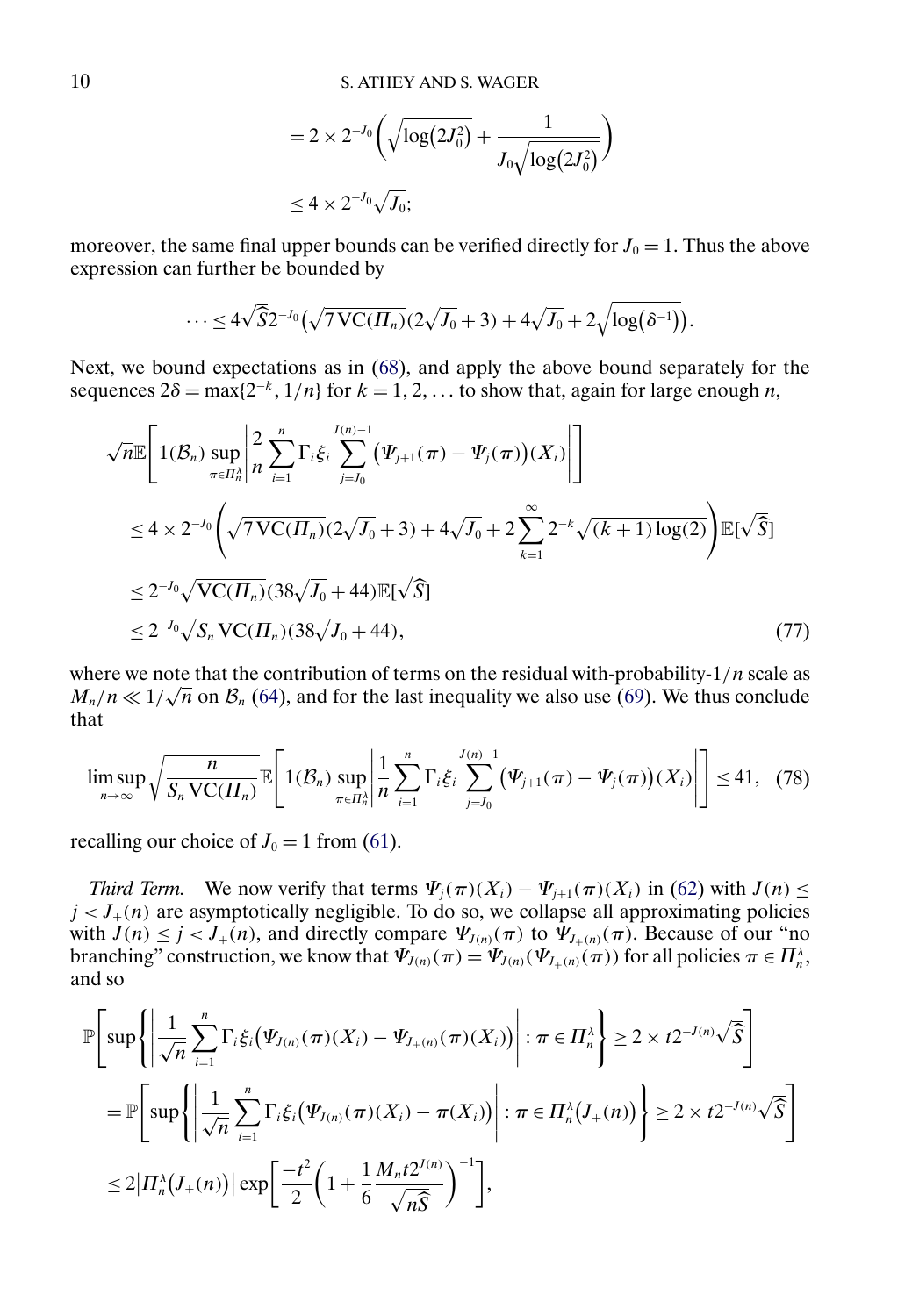where the last inequality follows from Bernstein's inequality using exactly the same argu-ments as those used to establish [\(71\)](#page-7-0). By Lemma [6,](#page-4-0) Assumption  $\overline{3}$  and [\(51\)](#page-0-0), we get

$$
\log | \Pi_n^{\lambda}(J_+(n)) | \le \log N_{D_n}(2^{-(J_+(n)+1)}, \Pi_n, \{X_i, \Gamma_i\})
$$
  
\n
$$
\le \log N_H(4^{-(J_+(n)+1)}, \Pi_n)
$$
  
\n
$$
\le 5 \log(4) (J_+(n)+1) n^{\beta}.
$$
\n(79)

The next step is to plug  $t^2 = 4^{J(n)} n^{(2\beta-1)/4} / \widehat{S}$  into the previous bound. Given this choice along with Assumption 3 and [\(61\)](#page-4-0) we see that, on event  $B_n$  from [\(64\)](#page-5-0),

$$
t2^{J(n)}/\sqrt{n} \geq \times 2^{2J(n)} n^{\frac{2\beta-5}{8}} n^{\frac{-1+2\beta}{16}} \geq n^{\frac{1-2\beta}{16}}/4
$$

which grows with *n*, and so the bound simplifies on event  $B_n$  and for large enough *n*:

$$
\mathbb{P}\Big[1(\mathcal{B}_n)\Delta_{\text{mid}}(\Pi_n^{\lambda})\Big]
$$
\n
$$
\geq 2n^{\frac{2\beta-1}{8}}\Big] \leq 1(\mathcal{B}_n)2|\Pi_n^{\lambda}(J_+(n))|\exp\Big[\frac{-(3/2)t\sqrt{n\widehat{S}}}{2^{J(n)}\max\{M_n, 1\}}\Big]
$$
\n
$$
\leq 2\exp\Big[\sqrt{n}\Big(5\log(4)(J_+(n)+1)n^{\beta-1/2}-\frac{3}{2}n^{\frac{6\beta-3}{16}}\Big)\Big], \text{ where}
$$
\n
$$
\Delta_{\text{mid}}(\Pi_n^{\lambda}) = \sup\Big\{\Big|\frac{1}{\sqrt{n}}\sum_{i=1}^n\Gamma_i\xi_i(\Psi_{J(n)}(\pi)(X_i) - \Psi_{J_+(n)}(X_i))\Big| : \pi \in \Pi_n^{\lambda}\Big\}.
$$

Thus, noting that  $\beta$  < 1/2, we see that

$$
\limsup_{n\to\infty}n^{\frac{5+6\beta}{16}}\log(\mathbb{P}\left[1(\mathcal{B}_n)\Delta_{\mathrm{mid}}(\Pi_n^{\lambda})\right]\geq 2n^{\frac{2\beta-1}{8}})\leq -\frac{3}{2}.
$$

Meanwhile, we also know that  $1(\mathcal{B}_n)\Delta_{mid}(\Pi_n^{\lambda})/\sqrt{n} \leq n^{(1-2\beta)/16}$ , and so we conclude that

$$
\lim_{n\to\infty}\mathbb{E}\Bigg[\sup\Bigg\{\Bigg|\frac{1}{\sqrt{n}}\sum_{i=1}^n\Gamma_i\xi_i\big(\Psi_{J(n)}(\pi)(X_i)-\Psi_{J_+(n)}(X_i)\big)\Bigg|:\pi\in\Pi_n^\lambda\Bigg\}\Bigg]=0,
$$

meaning that the third group of terms in the chaining [\(62\)](#page-5-0) in fact do not contribute to the first-order behavior of the Rademacher complexity.

*Fourth Term.* Finally, the last term in [\(62\)](#page-5-0) can be shown to vanish at  $1/\sqrt{n}$ -scale determinisitically. By Cauchy–Schwarz,

$$
\left| \frac{1}{n} \sum_{i=1}^{n} \Gamma_{i} \xi_{i} (\pi(X_{i}) - \Psi_{J_{+}(n)}(\pi)(X_{i})) \right| \leq \sqrt{\frac{1}{n} \sum_{i=1}^{n} \Gamma_{i}^{2} (\pi(X_{i}) - \Psi_{J_{+}(n)}(\pi)(X_{i}))^{2}}
$$
  
=  $D_{n} (\pi, \Psi_{J_{+}(n)}(\pi)) \sqrt{\widehat{S}}$   
 $\leq 2^{-J_{+}(n)} \sqrt{\widehat{S}}.$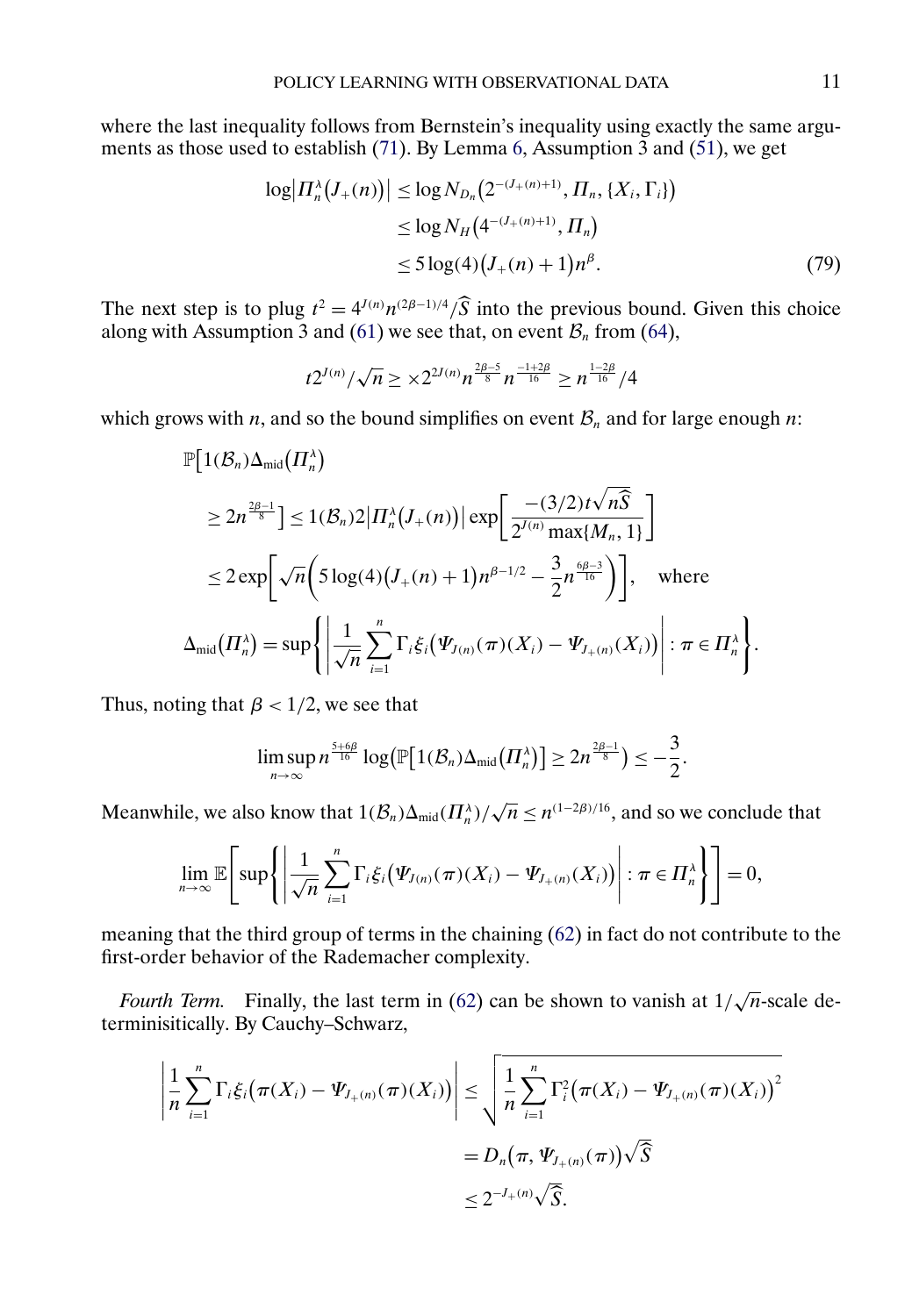Furthermore, recalling the definition of  $J_+(n)$  from [\(61\)](#page-4-0) and on the event where  $M_n$  is controlled as in [\(64\)](#page-5-0),

$$
\lim_{n\to\infty}\sqrt{n}2^{-J_{+}(n)}\sqrt{\widehat{S}}\leq 2\sqrt{n}n^{\beta-1}n^{\frac{1-2\beta}{16}}=n^{\frac{14\beta-7}{16}}=0,
$$

because  $\beta$  < 1/2 by Assumption 3.

*Wrapping up Lemma [7.](#page-4-0)* Combining [\(70\)](#page-6-0) with [\(78\)](#page-9-0) with our above results showing that the third and fourth terms in [\(62\)](#page-5-0) are asymptotically negligible, we recover [\(60\)](#page-4-0). *Q.E.D.*

We now turn to proving Lemma 2 itself, and specifically the bound (26). In doing so, we follow the proof of Lemma [7](#page-4-0) closely, but with slightly stronger concentration bounds that are unlocked by the result we already have in Lemma [7.](#page-4-0) We also replace the choice  $J_0 = 1$  in [\(61\)](#page-4-0) with

$$
J_0 := 9 + \lfloor \log_4(S_n/S_n^{\lambda}) \rfloor. \tag{80}
$$

In the resulting new decomposition [\(62\)](#page-5-0), we note that the third and fourth terms are still In the resulting new decomposition ( $\sigma$ 2), we note that the third and fourth terms are still<br>vanishing at the  $1/\sqrt{n}$ -scale, so we do not need to revisit those. Thus, our only task is to sharpen our bounds on the first and second terms.

The main additional work we need to do is in bounding the first term. Starting from [\(66\)](#page-5-0) we note that, because the  $\xi_i$  are all mean-zero,

$$
\mathbb{E}\Bigg[\sup\Bigg\{\frac{1}{n}\sum_{i=1}^{n}\xi_{i}\Gamma_{i}\big(2\pi(X_{i})-1\big):\pi\in\Pi_{n}^{\lambda}(J_{0})\Bigg\}\Bigg]
$$
\n
$$
=\mathbb{E}\Bigg[\sup\Bigg\{\frac{1}{n}\sum_{i=1}^{n}\xi_{i}\big(\Gamma_{i}\big(2\pi(X_{i})-1\big)-A_{n}^{*}\big):\pi\in\Pi_{n}^{\lambda}(J_{0})\Bigg\}\Bigg],\tag{81}
$$

where  $A_n^* = \sup\{A_n(\pi) : \pi \in \Pi_n^{\lambda}\}\$ . Then, applying Bernstein's inequality as in [\(67\)](#page-6-0), we get that for all large enough *n* and all  $t \leq 2\widehat{S}_{\max}^{0.5} \sqrt{\log(n) + \log(2|H_n^{\lambda}(J_0)|)}$ ,

$$
1(\mathcal{B}_n)\mathbb{P}\left[\sqrt{n}\sup\left\{\frac{1}{n}\sum_{i=1}^n\xi_i\Gamma_i(2\pi(X_i)-1):\pi\in\Pi_n^{\lambda}(J_0)\right\}\geq t\Big|\{X_i,\Gamma_i\}\right]
$$
  
\n
$$
\leq 2\big|\Pi_n^{\lambda}(J_0)\big|\exp\bigg[-\frac{t^2}{4\widehat{S}_{\max}}\bigg],
$$
  
\n
$$
\widehat{S}_{\max}:=\sup\bigg\{\frac{1}{n}\sum_{i=1}^n\big(\Gamma_i(2\pi(X_i)-1)-A_n^*\big)^2:\pi\in\Pi_n^{\lambda}(J_0)\bigg\}.
$$
\n(82)

Then, following [\(68\)](#page-6-0), we get that

$$
1(\mathcal{B}_n)\mathbb{E}\Bigg[\sqrt{n}\sup\Bigg\{\frac{1}{n}\sum_{i=1}^n\xi_i\Gamma_i\big(2\pi(X_i)-1\big):\pi\in\Pi_n^{\lambda}(J_0)\Bigg\}\Big|\{X_i,\Gamma_i\}\Bigg]
$$
  

$$
\leq 2\widehat{S}_{\max}^{0.5}\big(\sqrt{\log N_H\big(4^{-(J_0+1)},\Pi_n\big)}+1.5\big)+n^{-\frac{7+2\beta}{16}}
$$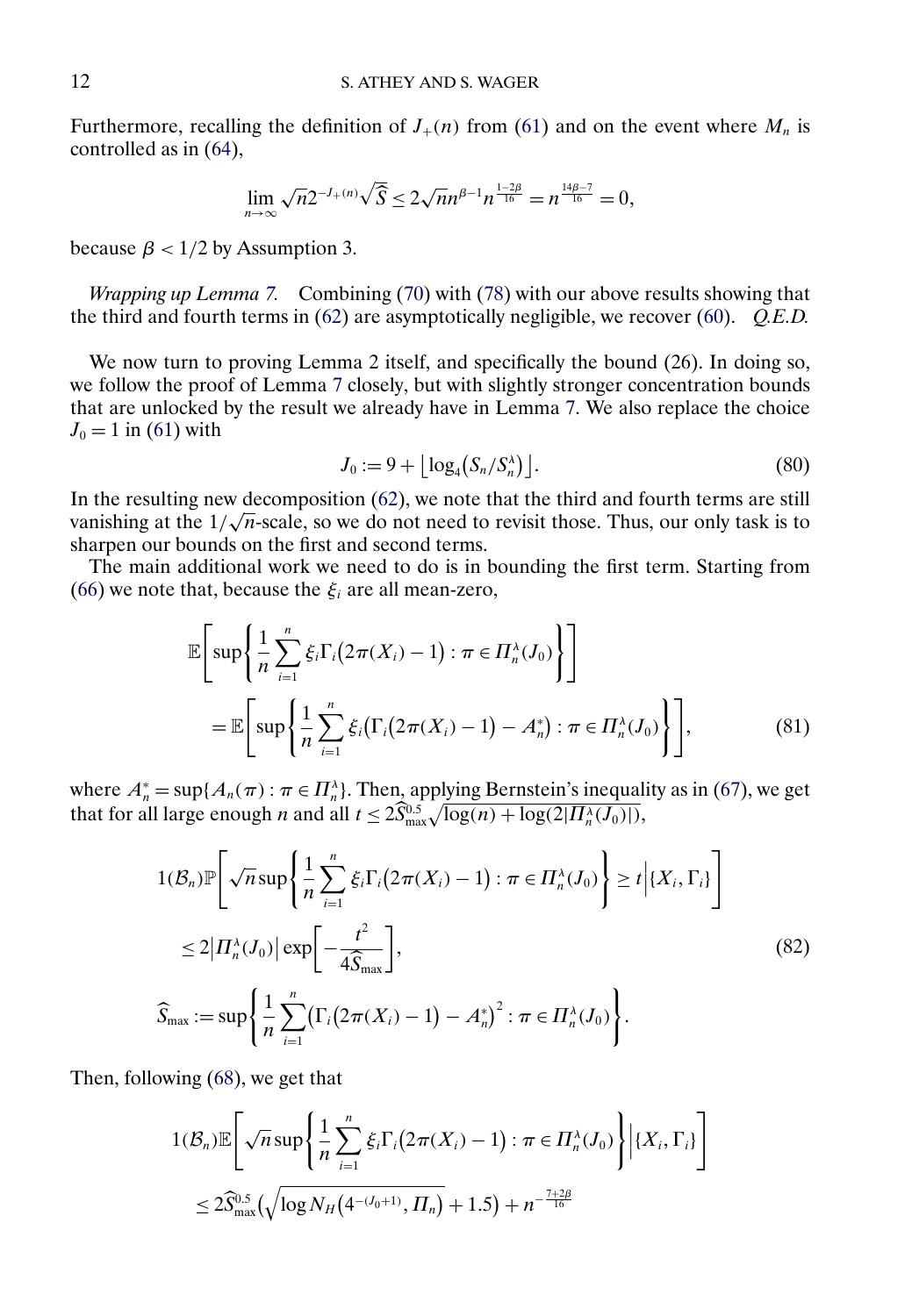$$
\leq 2\widehat{S}_{\max}^{0.5}(\sqrt{5\log(4)\text{VC}(H_n)(J_0+1)}+1.5)+n^{-\frac{7+2\beta}{16}}\\ \leq 6\sqrt{\widehat{S}_{\max}\text{VC}(H_n)(10+\lfloor\log_4(S_n/S_n^{\lambda})\rfloor)}+n^{-\frac{7+2\beta}{16}}.\tag{83}
$$

Now, combining the bound we already have from Lemma [7](#page-4-0) with the proof of Lemma 4, we see that under the conditions of Lemma 2 and provided that  $S_n \text{VC}(H_n)/n \to 0$ , we have that

$$
\limsup_n \mathbb{E}[\sqrt{\widehat{S}_{\max}}]/\sqrt{S_n^{\lambda}+4\lambda^2}\leq 1;
$$

to check this, we also used the fact that, by (24),

$$
\sup \{ \mathbb{E} \big[ \big( 2(\pi(X_i) - 1) \Gamma_i - A_n^* \big)^2 \big] : \pi \in \Pi_n^{\lambda} \}
$$
  
= 
$$
\sup \{ \text{Var} \big[ 2(\pi(X_i) - 1) \Gamma_i \big] + \big( A_n(\pi) - A_n^* \big)^2 : \pi \in \Pi_n^{\lambda} \} \le S_n^{\lambda} + 4\lambda^2.
$$
 (84)

Thus, we conclude that

$$
\limsup_{n\to\infty} \mathbb{E}\Bigg[1(\mathcal{B}_n)\sqrt{\frac{n}{(S_n^{\lambda}+4\lambda^2)\,\mathrm{VC}(H_n)}}\sup\Bigg\{\frac{1}{n}\sum_{i=1}^n\xi_i\Gamma_i\big(2\pi(X_i)-1\big):\pi\in H_n^{\lambda}(J_0)\Bigg\}\Bigg]
$$
\n
$$
/(1+18\sqrt{1+\lfloor\log_4\big(S_n/S_n^{\lambda}\big)\rfloor/9})\leq 1.
$$
\n(85)

Meanwhile, for the second term, we proceed exactly as before up to [\(77\)](#page-9-0). Here, however, we invoke the new (larger) choice of  $J_0$  and, noting that

$$
2^{-8}\left(44+38\sqrt{9+\left\lfloor \log_4\left(\frac{S_n}{S_n^{\lambda}}\right)\right\rfloor}\right)\leq \sqrt{1+\left\lfloor \log_4\left(\frac{S_n}{S_n^{\lambda}}\right)\right\rfloor/9},
$$

we get

$$
\limsup_{n\to\infty}\sqrt{\frac{n}{S_n^{\lambda}VC(\Pi_n)}}\mathbb{E}\left[\mathbb{1}(\mathcal{B}_n)\sup_{\pi\in\Pi_n^{\lambda}}\left|\frac{1}{n}\sum_{i=1}^n\Gamma_i\xi_i\sum_{j=J_0}^{J(n)-1}(\Psi_{j+1}(\pi)-\Psi_j(\pi))(X_i)\right|\right]
$$
\n
$$
/\sqrt{1+\left[\log_4\left(\frac{S_n}{S_n^{\lambda}}\right)\right]/9}\leq 1.
$$
\n(86)

Finally, we establish (26) by combining this bound with (85), and the fact that clipping as in [\(64\)](#page-5-0) has an asymptotically negligible effect.

PROOF OF LEMMA [6:](#page-4-0) We construct the chaining by backwards recursion, as follows. First, for the largest index  $J$  under consideration, we do the following:

- 1. Let  $\Psi_j': \Pi_n \to \{\mathcal{X} \to \{0,1\}\}\$  be an optimal  $2^{-(J+1)}$  covering of  $\Pi_n$ , such that the cardinality of the set  $\{\Psi'_{J}(\pi) : \pi \in \Pi_n\}$  is at most  $N_{D_n}(2^{-(J+1)}, \Pi_n, \{X_i, \Gamma_i\})$ .
- 2. For every approximating policy  $\pi' \in \{\Psi_J'(\pi) : \pi \in \Pi_n\}$ , construct a function neighbor(·) such that neighbor( $\pi$ ')  $\in \{\pi \in \Pi_n^{\lambda}: D_n(\pi, \pi') \leq 2^{-(J+1)}\}\$ if this set is nonempty, and neighbor $(\pi') = \emptyset$  else.
- 3. Define  $\Psi_J: \Pi_n^{\lambda} \to \Pi_n^{\lambda}$  via  $\Psi_J(\pi) = \text{neighbor}(\Psi'_j(\pi)).$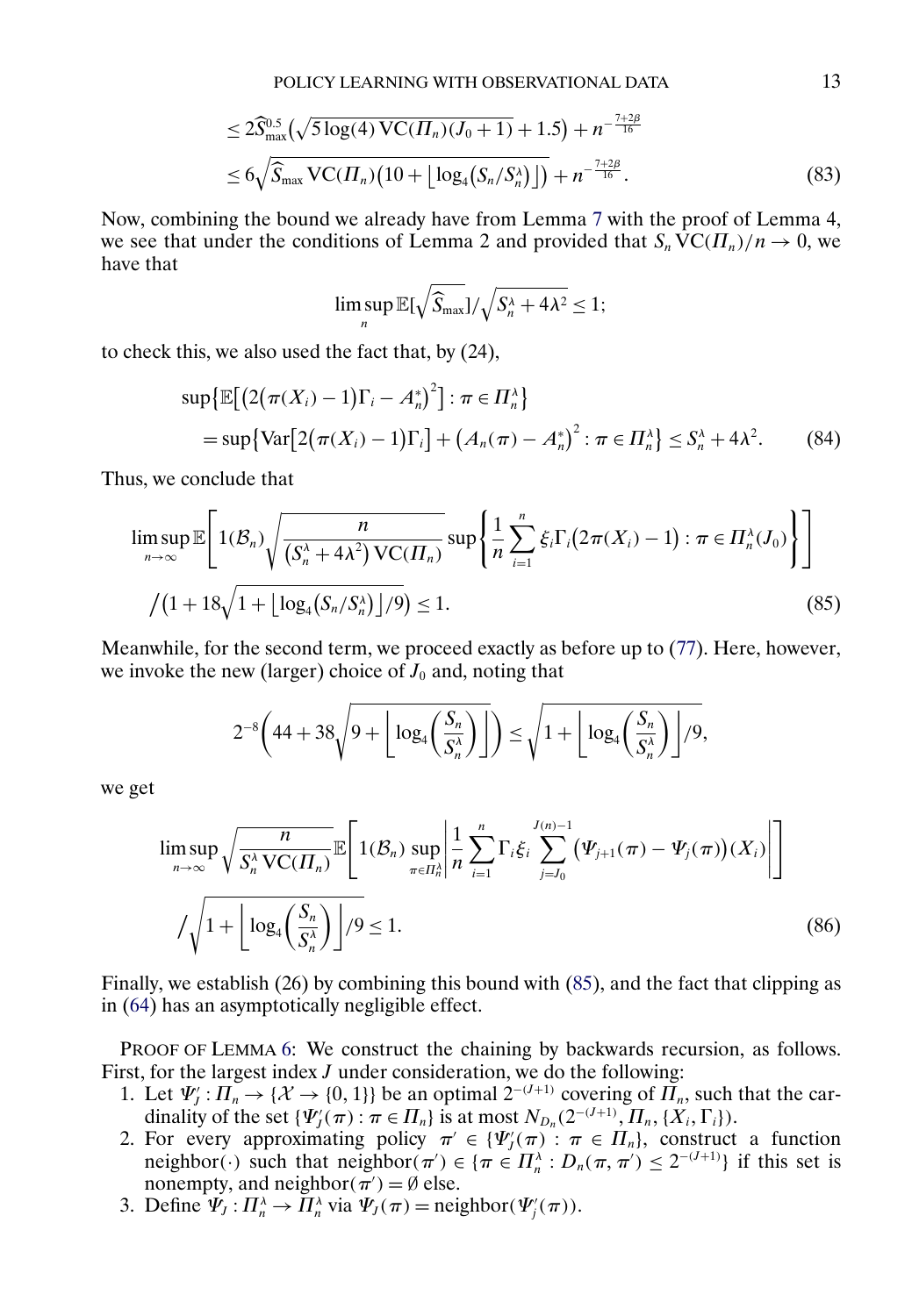<span id="page-13-0"></span>We can see by construction that  $\Psi_J(\pi) \in \Pi_n^{\lambda}$  for all  $\pi \in \Pi_n^{\lambda}$  (because no element in  $\Pi_n^{\lambda}$ can be mapped by  $\Psi'_j$  to an element  $\pi'$  with neighbor( $\pi'$ ) = Ø), and that the cardinality of the set  $\Pi_n^{\lambda}(J) = \{\Psi_J(\pi) : \pi \in \Pi_n^{\lambda}\}\$ is at most  $N_{D_n}(2^{-(J+1)}, \Pi_n, \{X_i, \Gamma_i\})$ . Furthermore, by the triangle inequality,  $D_n(\Psi_J(\pi), \pi) \leq 2^{-J}$  for all  $\pi \in \Pi_n^{\lambda}$ .

Next, for every  $1 \leq j < J$ , we first define the mapping  $\Psi_j$  as a 2<sup>-j</sup>-approximation of  $\Pi_n^{\lambda}(j+1)$  using exactly the same construction as above. Thus,  $\Psi_j: \Pi_n^{\lambda}(j+1) \to \Pi_n^{\lambda}(j+1)$ ,  $\Pi_n^{\lambda}(j) = \{\Psi_j(\pi) : \pi \in \Pi_n^{\lambda}(j+1)\}\$  has cardinality at most  $N_{D_n}(2^{-(j+1)}, \Pi_n, \{X_i, \Gamma_i\})$ , and  $D_n(\Psi_j(\pi), \pi) \leq 2^{-j}$  for all  $\pi \in \Pi_n^{\lambda}(j + 1)$ . Finally, we extend the mappings  $\Psi_j$  to the whole domain  $\prod_n^{\lambda}$  via the relationship  $\Psi_j(\pi) = \Psi_j(\Psi_{j+1}(\pi))$  for all  $\pi \in \prod_n^{\lambda}$ . Note that this extension does not grow the size of the set  $\Pi_n^{\lambda}(j)$ , and that the mapping  $\Psi_j$  has no branching by construction. *Q.E.D.*

### C.2. *Proof of Corollary 3*

First, as argued by [Bartlett and Mendelson](#page-17-0) [\(2002\)](#page-17-0) in the proof of their Theorem 8,

$$
\mathbb{E}\big[\sup\{\big|\widetilde{A}_n(\pi)-A_n(\pi)\big|:\pi\in\Pi_n^{\lambda}\}\big]\leq 2\mathbb{E}\big[\mathcal{R}_n\big(\Pi_n^{\lambda}\big)\big],\tag{87}
$$

Then, to check concentration, we need to bound  $\sup_{\pi \in \Pi_n} |\widetilde{A}_n(\pi) - A_n(\pi)|$  in terms of its expectation. Recall that  $\widetilde{A}_n(\pi) = n^{-1} \sum \Gamma_i(2\pi(X_i)-1)$ , and that the  $\Gamma_i$  are uniformly sub-Gaussian. Because the  $\Gamma_i$  are not bounded, it is convenient to define truncated statistics

$$
\widetilde{A}_n^{(-)}(\pi) = \frac{1}{n} \sum_{i=1}^n \Gamma_i^{(-)}(2\pi(X_i) - 1),
$$
  

$$
\Gamma_i^{(-)} = \Gamma_i \mathbf{1}(\{|\Gamma_i| \le \log(n)\}).
$$

Here, we of course have that  $|\Gamma_i^{(-)}| \leq \log(n)$ , and so we can apply Talagrand's inequality as described in [Bousquet](#page-17-0) [\(2002\)](#page-17-0) to these truncated statistics. We see that, for any  $\delta > 0$ , with probability at least  $1 - \delta$ ,

$$
\sup_{\pi \in \Pi_n^{\lambda}} |\widetilde{A}_n^{(-)}(\pi) - A_n^{(-)}(\pi)|
$$
\n
$$
\leq \mathbb{E} \Big[ \sup_{\pi \in \Pi_n^{\lambda}} |\widetilde{A}_n^{(-)}(\pi) - A_n^{(-)}(\pi)| \Big] + \frac{\log(n) \log(\delta)}{3n}
$$
\n
$$
+ \sqrt{2 \log(\delta^{-1}) \Big( \sup_{\pi \in \Pi_n^{\lambda}} \text{Var} [\widetilde{A}_n(\pi)] + \frac{2 \log(n)}{n} \mathbb{E} \Big[ \sup_{\pi \in \Pi_n^{\lambda}} |\widetilde{A}_n^{(-)}(\pi) - A_n^{(-)}(\pi)| \Big] \Big)},
$$

where we used the shorthand  $A_n^{(-)}(\pi) = \mathbb{E}[\widetilde{A}_n^{(-)}(\pi)]$ . Moreover, because the  $\Gamma_i$  are uniformly sub-Gaussian, we can immediately verify that

 $\equiv$ 

$$
\mathbb{E}\bigg[\bigg|\sup_{\pi\in\Pi_n^{\lambda}}\big|\widetilde{A}_n^{(-)}(\pi)-A_n^{(-)}(\pi)\big|-\sup_{\pi\in\Pi_n}\big|\widetilde{A}_n(\pi)-A_n(\pi)\big|\big|\bigg]
$$

decays exponentially fast in *n*; similarly,  $n \sup_{\pi \in \Pi_n^{\lambda}} \text{Var}[\hat{A}_n(\pi)] - S_n^{\lambda}$  also decays exponentially fast. Using (87) and noting that, by Lemma 2 and Assumption 3,  $\mathbb{E}[\mathcal{R}_n(\Pi_n^{\lambda})]$  decays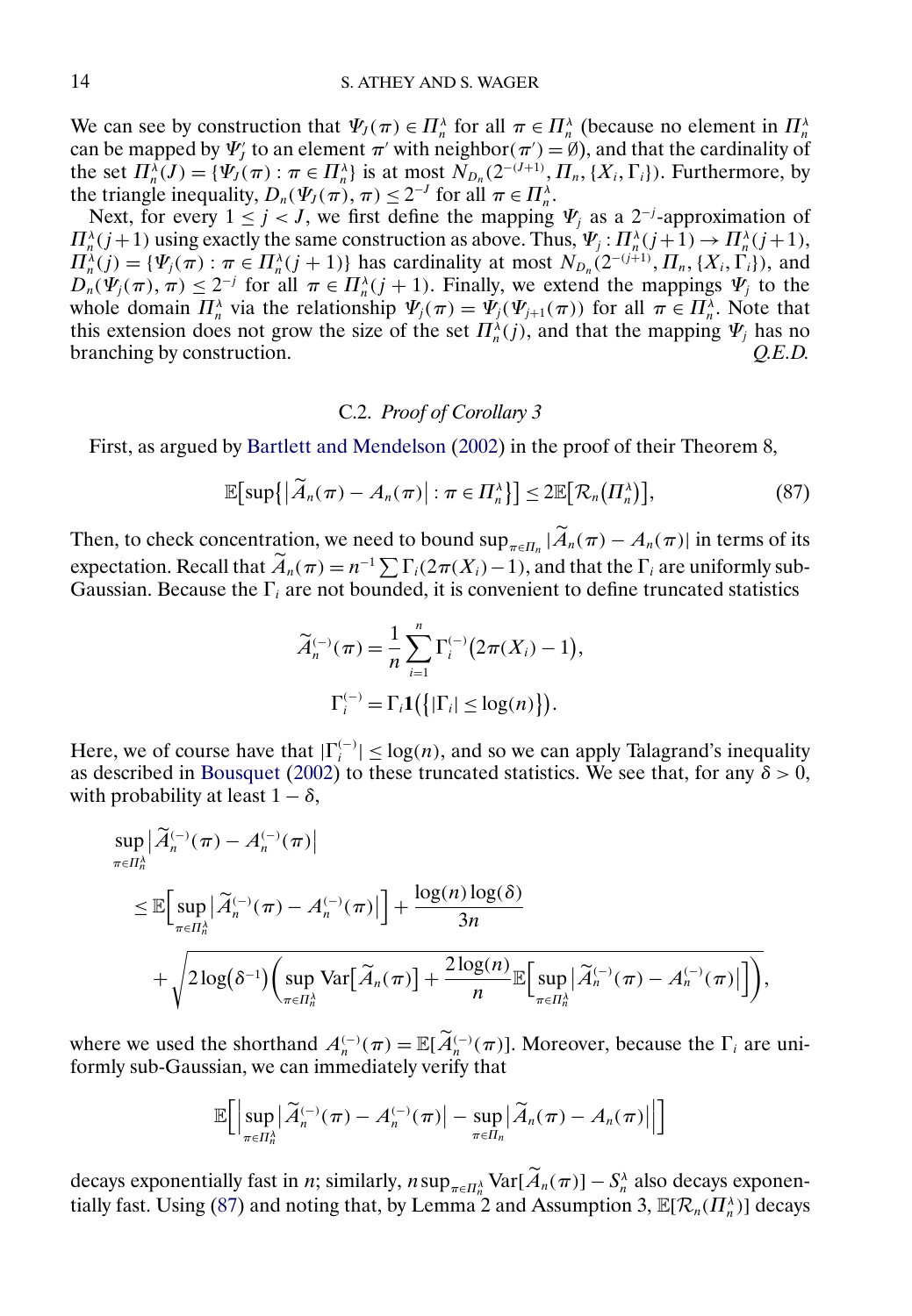polynomially in *n*, we conclude that with probability at least  $1 - \delta$ ,

$$
\sup\{|\widetilde{A}_n(\pi) - A_n(\pi)| : \pi \in \Pi_n^{\lambda}\}\
$$
  

$$
\leq (1 + o(1))\bigg(\mathbb{E}\big[\sup\{|\widetilde{A}_n(\pi) - A_n(\pi)| : \pi \in \Pi_n^{\lambda}\}\big] + \sqrt{\frac{2S_n^{\lambda}\log(\delta^{-1})}{n}}\bigg), \qquad (88)
$$

thus establishing our second claim.

## C.3. *Proof of Lemma 4*

In the argument below, we omit all  $n$ -subscripts for readability, for example, we write  $\widehat{A}(\pi)$  instead of  $\widehat{A}_n(\pi)$ . For any fixed policy  $\pi$ , we begin by expanding out the difference of interest as

$$
A(\pi) - A(\pi)
$$
  
=  $\frac{1}{n} \sum_{i=1}^{n} (2\pi(X_i) - 1)(Y_i - m(X_i, W_i))(\hat{g}^{(-k(i))}(X_i, Z_i) - g(X_i, Z_i))$   
+  $\frac{1}{n} \sum_{i=1}^{n} (2\pi(X_i) - 1)(\tau_{\hat{m}}^{(-k)}(X_iW_i) - \tau_m(X_i, W_i))$   
-  $g(X_i, Z_i)(\hat{m}^{(-k(i))}(X_i, W_i) - m(X_i, W_i)))$   
-  $\frac{1}{n} \sum_{i=1}^{n} (2\pi(X_i) - 1)(\hat{m}^{(-k(i))}(X_i, W_i) - m(X_i, W_i))$   
×  $(\hat{g}^{(-k(i))}(X_i, Z_i) - g(X_i, Z_i)).$ 

Denote these three summands by  $D_1(\pi)$ ,  $D_2(\pi)$ , and  $D_3(\pi)$ . We will bound all 3 summands separately.

To bound the first term, it is helpful separate out the contributions of the  $K$  different folds:

$$
D_1^{(k)}(\pi) = \frac{1}{n} \sum_{\{i:k(i)=k\}} (2\pi(X_i) - 1)(Y_i - m(X_i, W_i))(\hat{g}^{(-k(i))}(X_i, Z_i) - g(X_i, Z_i)).
$$
 (89)

Now, because  $\hat{g}^{(-k)}(\cdot)$  was only computed using data from the  $K - 1$  folds, we can condition on the value of this function estimate to make the individual terms in the above sum independent. Moreover, by exogeneity of the instrument and the exclusion restriction, we see that  $\mathbb{E}[Y_i - m(X_i, W_i)|X_i, \tilde{Z}_i, \hat{g}^{(-\tilde{k}(i))}(\cdot)] = 0$ , and so the expected second moment of  $D_1^{(k)}(\pi)$  reduces to the sum of the variances of its constituent terms.

Next, by Assumption 2, we know that

$$
\sup_{x \in \mathcal{X}} \left| \left( \hat{g}^{(-k)}(x, z) - g(x, z) \right) \right| \le 1
$$

with probability tending to 1, and so the individual summands in (89) are all  $\nu$ -sub-Gaussian with probability tending to 1. Then, writing

$$
V_n(k) = \mathbb{E}\big[\big(\hat{g}^{(-k)}(X_i, Z_i) - g(X_i, Z_i)\big)^2 \text{Var}\big[Y_i - m(X_i, W_i)|X_i, Z_i\big] | \hat{g}^{(-k)}(\cdot)\big]
$$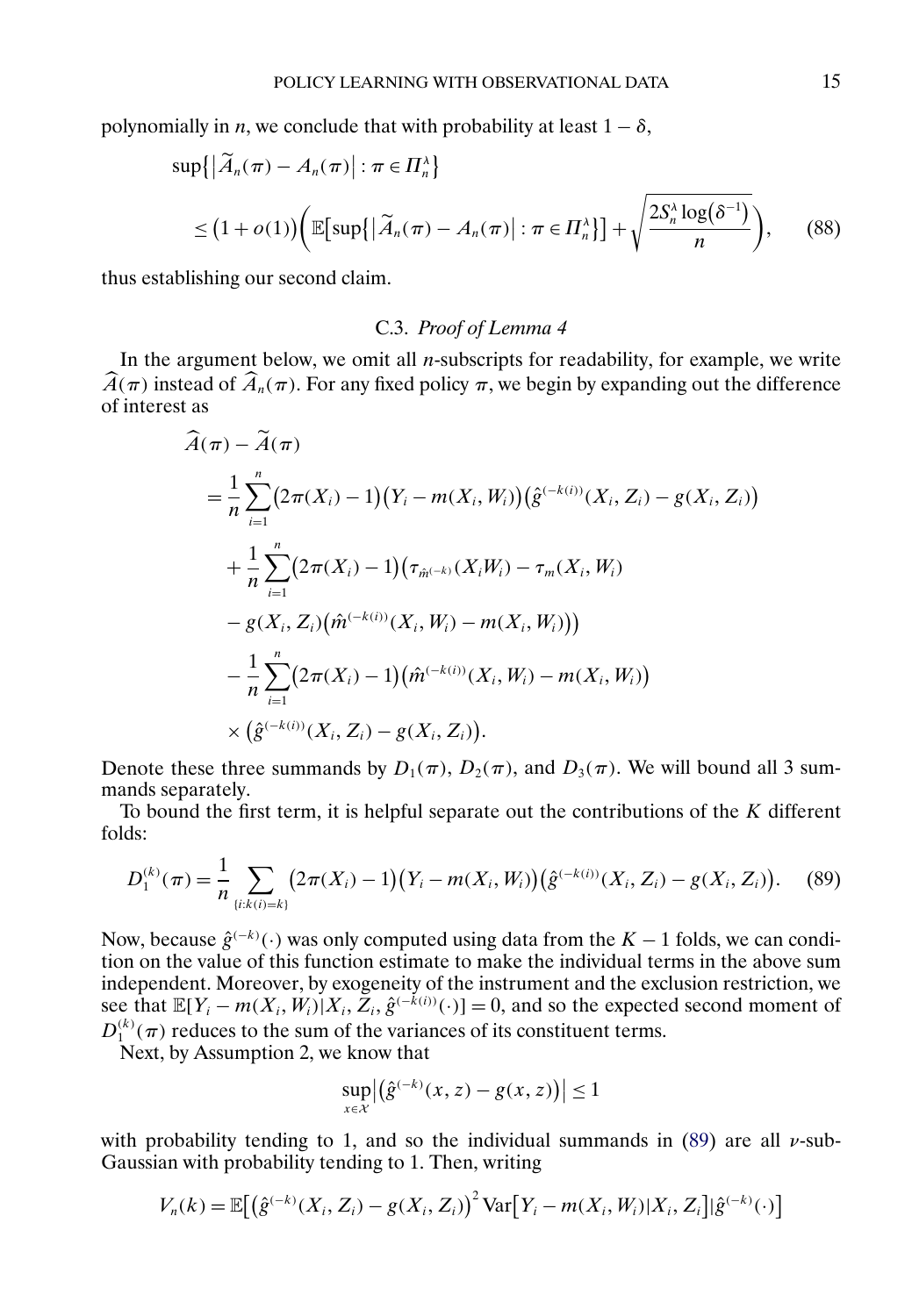for the variance of  $D_1^{(k)}(\pi)$  conditionally on the model  $\hat{g}^{(-k)}(\cdot)$  fit on the other  $K-1$  folds, we can apply Corollary 3 to establish that

$$
\frac{n}{n_k} \mathbb{E} \Big[ \sup_{\pi \in \Pi} \big| D_1^{(k)}(\pi) \big| |\hat{g}^{(-k)}(\cdot) \Big| = \mathcal{O} \bigg( \sqrt{\mathrm{VC}(H_n) \frac{V_n(k)}{n_k}} \bigg), \tag{90}
$$

where  $n_k = |\{i : k(i) = k\}|$  denotes the number of observations in the kth fold. Since we compute our doubly robust scores using a finite number of evenly-sized folds,  $n_k/n \rightarrow$  $1/K$ , we can use our risk bounds in Assumption 2 to check that

$$
\mathbb{E}[V_n(k)] \le \mathbb{E}[\nu^2 \mathbb{E}[(\hat{g}^{(-k)}(X_i, Z_i) - g(X_i, Z_i))^2 | \hat{g}^{(-k)}(\cdot)]]
$$
  
=  $\mathcal{O}\left(a\left(\frac{K-1}{K}n\right)n^{-\zeta_g}\right).$  (91)

Then, applying  $(90)$  separately to all K folds and using Jensen's inequality, we find that

$$
\mathbb{E}\Big[\sup_{\pi\in\Pi}|D_1(\pi)|\Big] = \mathcal{O}\bigg(\nu\sqrt{\text{VC}(H_n)\frac{a\big((1-K^{-1})n\big)}{n^{1+\zeta_g}}}\bigg),\tag{92}
$$

thus bounding the first term.

Meanwhile, recall that by the properties of our weighting function (10), we know that  $\mathbb{E}[\tau_{\tilde{m}}(X_i, W_i) - g(X_i, Z_i)\tilde{m}(X_i, W_i)|X_i] = 0$  for any conditional response function  $\tilde{m}(\cdot)$ , which in particular means that, by cross-fitting,

$$
\mathbb{E}\big[\tau_{\hat{m}^{(-k)}}(X_i, W_i) - \tau_m(X_i, W_i) - g(X_i, Z_i)\big(\hat{m}^{(-k(i))}(X_i, W_i) - m(X_i, W_i)\big)|X_i, \hat{m}^{-k(i)}(\cdot)\big] = 0.
$$

Thus, by a similar argument as before, we find that

$$
\mathbb{E}\Big[\sup_{\pi\in\Pi}\big|D_2(\pi)\big|\Big] = \mathcal{O}\bigg(\frac{1}{\eta}\sqrt{\mathrm{VC}(H_n)\frac{a\big((1-K^{-1})n\big)}{n^{1+\zeta_m}}}\bigg),\tag{93}
$$

where  $\eta$  is the uniform "overlap" bound on the weighting function  $g(\cdot)$ .

It now remains to bound the final term,  $D_3(\pi)$ . Here, we can use the Cauchy–Schwarz inequality to verify that

$$
|D_3(\pi)| = \left| \frac{1}{n} \sum_{i=1}^n (2\pi(X_i) - 1) (\hat{m}^{(-k(i))}(X_i, W_i) - m(X_i, W_i)) \right|
$$
  
 
$$
\times (\hat{g}^{(-k(i))}(X_i, Z_i) - g(X_i, Z_i)) \right|
$$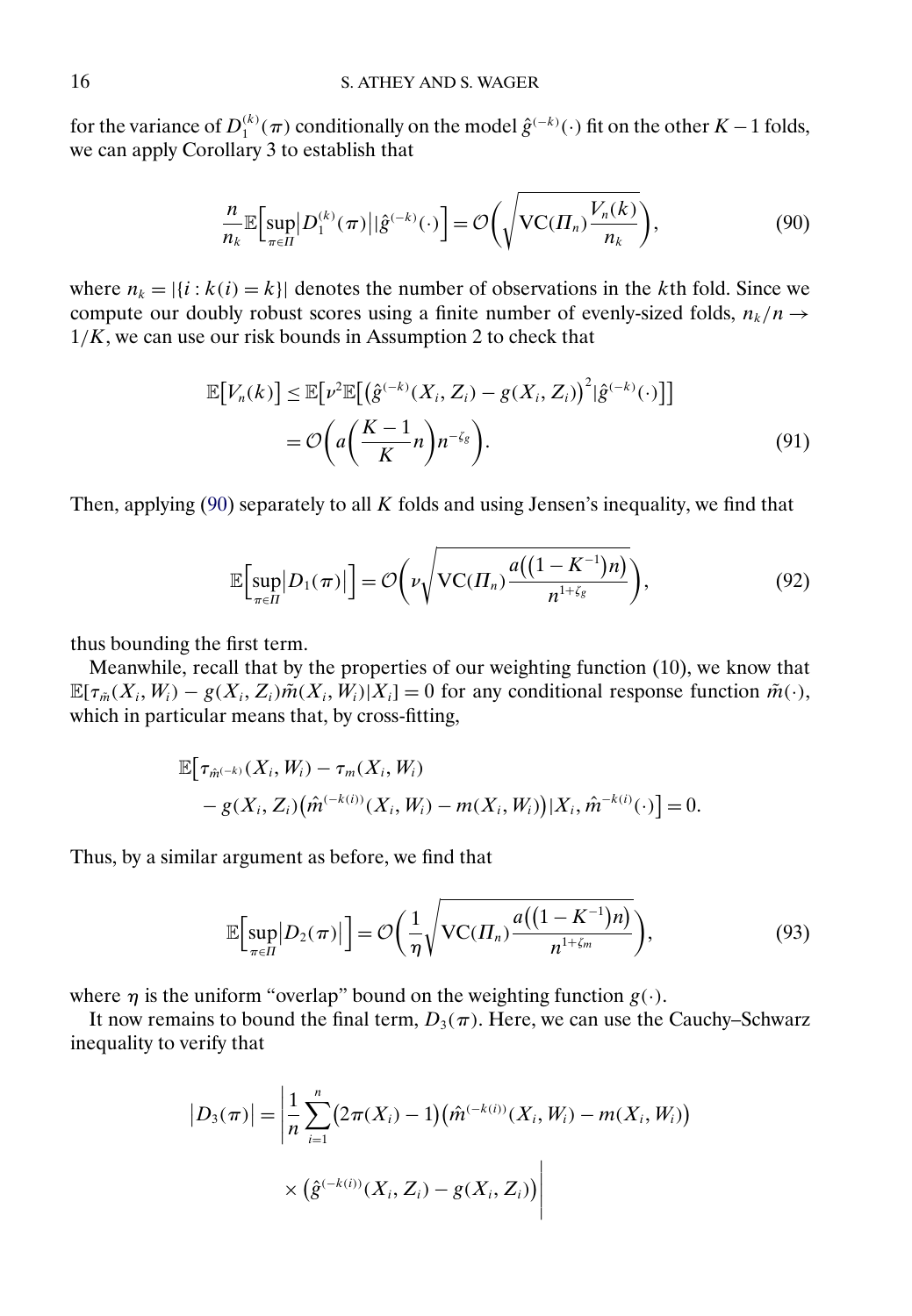$$
\leq \sqrt{\frac{1}{n} \sum_{i=1}^{n} (\hat{m}^{(-k(i))}(X_i, W_i) - m(X_i, W_i))^{2}}
$$

$$
\times \sqrt{\frac{1}{n} \sum_{i=1}^{n} (\hat{g}^{(-k(i))}(X_i, Z_i) - g(X_i, Z_i))^{2}}.
$$

<span id="page-16-0"></span>This bound is deterministic and does not depend on  $\pi$ ; thus, it also holds as a bound for the supremum of  $|D_3(\pi)|$  over all  $\pi$ . Then, applying Cauchy–Schwarz again to the above product, we see that

$$
\mathbb{E}\left[\frac{n\sup_{\pi\in\Pi}|D_3(\pi)|}{|\{i:W_i=1\}|}\right] \leq \sqrt{\mathbb{E}\left[\left(\hat{m}^{(-k(i))}(X_i,W_i) - m(X_i,W_i)\right)^2\right]} \times \sqrt{\mathbb{E}\left[\left(\hat{g}^{(-k(i))}(X_i,Z_i) - g(X_i,Z_i)\right)^2\right]}
$$

$$
\leq a\left(\left\lfloor\frac{K-1}{K}n\right\rfloor\right) / \sqrt{\left\lfloor\frac{K-1}{K}n\right\rfloor},
$$

The desired conclusion now follows from combining these three bounds.

## C.4. *Proof of Theorem 5*

Writing  $VC(\Pi) = d$ , we know that there exists a collection of d nonoverlapping sets  $A_j$  for  $j = 1, ..., d$  such that  $\Pi$  shatters this collection of sets, that is, for any vector  $v \in \{0, 1\}^d$ , there exist a policy  $\pi_v \in \Pi$  such that  $\pi_v(x) = v_j$  for all  $x \in A_j$ . Our proof starts with such a collection of sets  $\{\mathcal{A}_j\}_{j=1}^d$  and a distribution  $\mathcal{P}$  over  $\mathcal{X}_s$  such that

$$
\mathbb{E}_{\mathcal{P}}\bigg[1\big(\{X_i\in\mathcal{A}_j\}\big)\frac{\sigma^2(X_i)}{e(X_i)\big(1-e(X_i)\big)}\bigg]=\frac{S_{\mathcal{P}}}{d}\quad\text{for }j=1,\ldots,d,
$$
\n(94)

where  $S_p$  is as defined in (36). We will establish our result by studying learning over  $\Pi$ with features drawn from this distribution P.

Now, to lower-bound the minimax risk for policy learning for unknown bounded treatment effect functions  $\tau(\cdot)$ , it is sufficient to bound minimax risk over a smaller class of policies  $T$ , as minimax risk increases with the complexity of the class  $T$ . Noting this fact, we restrict our analysis to treatment functions  $T$  such that

$$
\tau(x) = \frac{\sigma^2(x)c_j}{e(x)(1-e(x))} / \mathbb{E}\left[\frac{\sigma^2(x)1(\lbrace X_i \in \mathcal{A}_j \rbrace)}{e(X_i)(1-e(X_i))}\right]
$$

for all  $x \in A_j$ , where  $c_j \in \mathbb{R}$  is an unknown coefficient for each  $j = 1, ..., d$ . If we knew the values of  $c_j$  for  $j = 1, 2, ..., d$ , the optimal policy  $\pi^* \in \Pi$  would be treat only those *j*-groups with a positive  $c_i$ , that is,  $\pi^*(x) = 1({c_i > 0})$  for all  $x \in A_i$ .

Now, following the argument of [Hirano and Porter](#page-17-0) [\(2009\)](#page-17-0) (we omit details for brevity), the minimax policy learner is of the form  $\hat{\pi}^*(x) = 1(\{\hat{c}_j^* > 0\})$  for all  $x \in A_j$ , where  $\hat{c}_j^*$  is an efficient estimator for  $c_j$ . Moreover, in this example, we can use (94) to verify that the